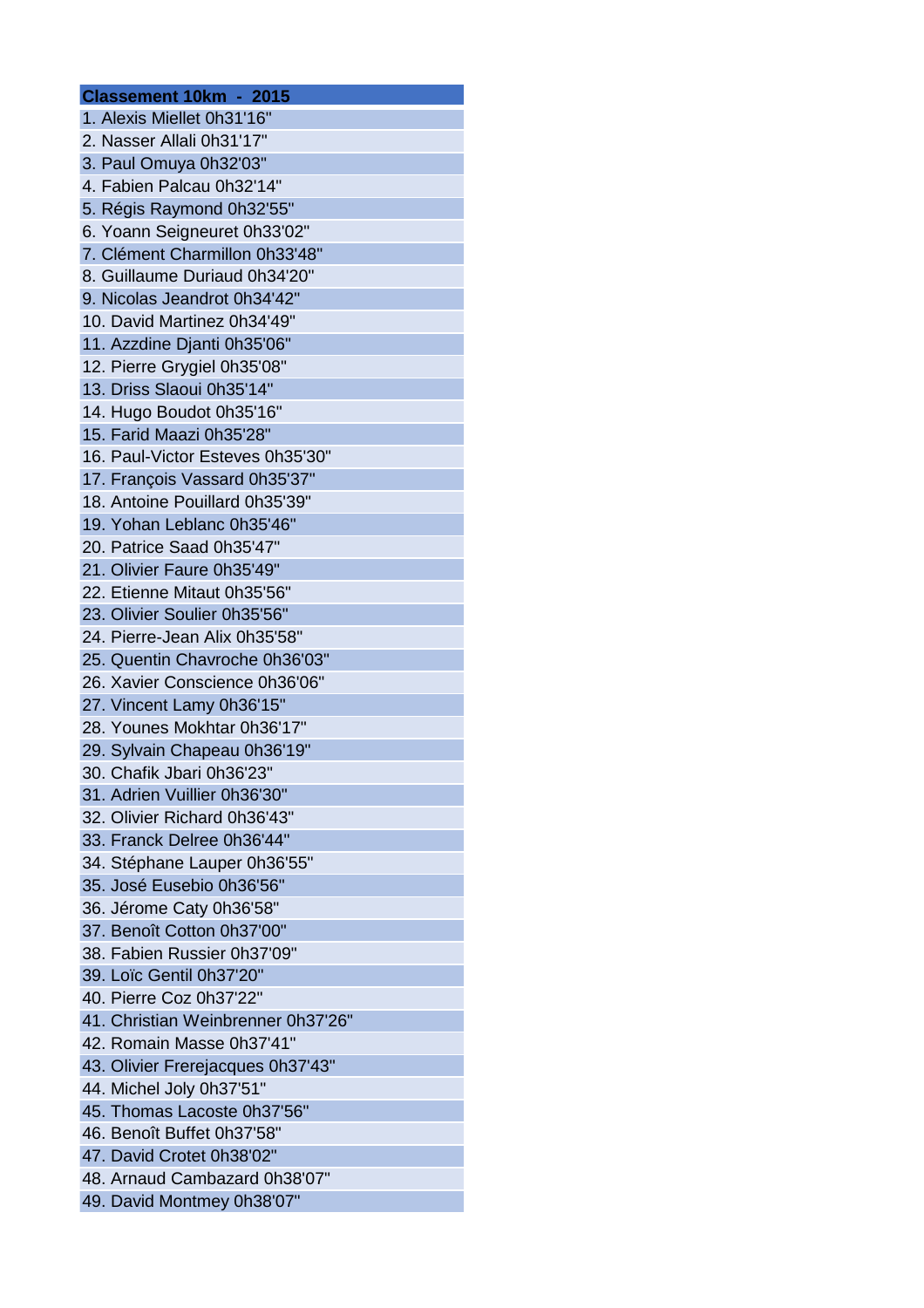50. Philippe Sereijinho 0h38'15" 51. Carly Dessartine 0h38'16" 52. David Carneiro 0h38'17" 53. Alexis Birrer 0h38'17" 54. Bertrand Quintin 0h38'18" 55. Hervé Castille 0h38'22" 56. Jean-Luc Lepage 0h38'25" 57. Camille Simon 0h38'32" 58. Taylor Cuvelier 0h38'34" 59. Benoît Bonnevie 0h38'41" 60. Kamal Hdouch 0h38'41" 61. Frédéric Pernin 0h38'46" 62. Julien Steboun 0h38'46" 63. Jean Malot 0h38'53" 64. Mickael Colas 0h38'54" 65. Christian Raclot 0h38'55" 66. Clément Picard 0h38'57" 67. Olivier Angenault 0h38'58" 68. Matthieu Eymann 0h38'58" 69. Franck Mauron 0h39'00" 70. Adrien Bouvier 0h39'01" 71. Frédéric Courant 0h39'03" 72. Valérie Vitry 0h39'06" 73. Laurent Hue 0h39'09" 74. Simon Toulouse 0h39'13" 75. David Heritier 0h39'16" 76. Annie Troussard 0h39'17" 77. Richard Musci 0h39'18" 78. Axel Cerveau 0h39'21" 79. Romuald Fougere 0h39'22" 80. Vincent Vernay 0h39'22" 81. Philippe Steib 0h39'26" 82. Yoann Fousset 0h39'33" 83. Olivier Le-Grand 0h39'36" 84. Alexis Noel 0h39'39" 85. Hervé Treuchot 0h39'48" 86. Alain Graber 0h39'49" 87. Khaled Cupaiolo 0h39'56" 88. Guillaume Comas 0h40'04" 89. Pascal Launoy 0h40'06" 90. Clément Faure 0h40'06" 91. Nicolas Predy 0h40'14" 92. Pierre Musard 0h40'14" 93. Fettouma Brelaud 0h40'18" 94. Denis Belorgey 0h40'24" 95. Didier Bague 0h40'25" 96. Sarah Hader 0h40'27" 97. David Boussard 0h40'29" 98. Jean-Baptiste Champmartin 0h40'30" 99. Emmanuel Jacob 0h40'35"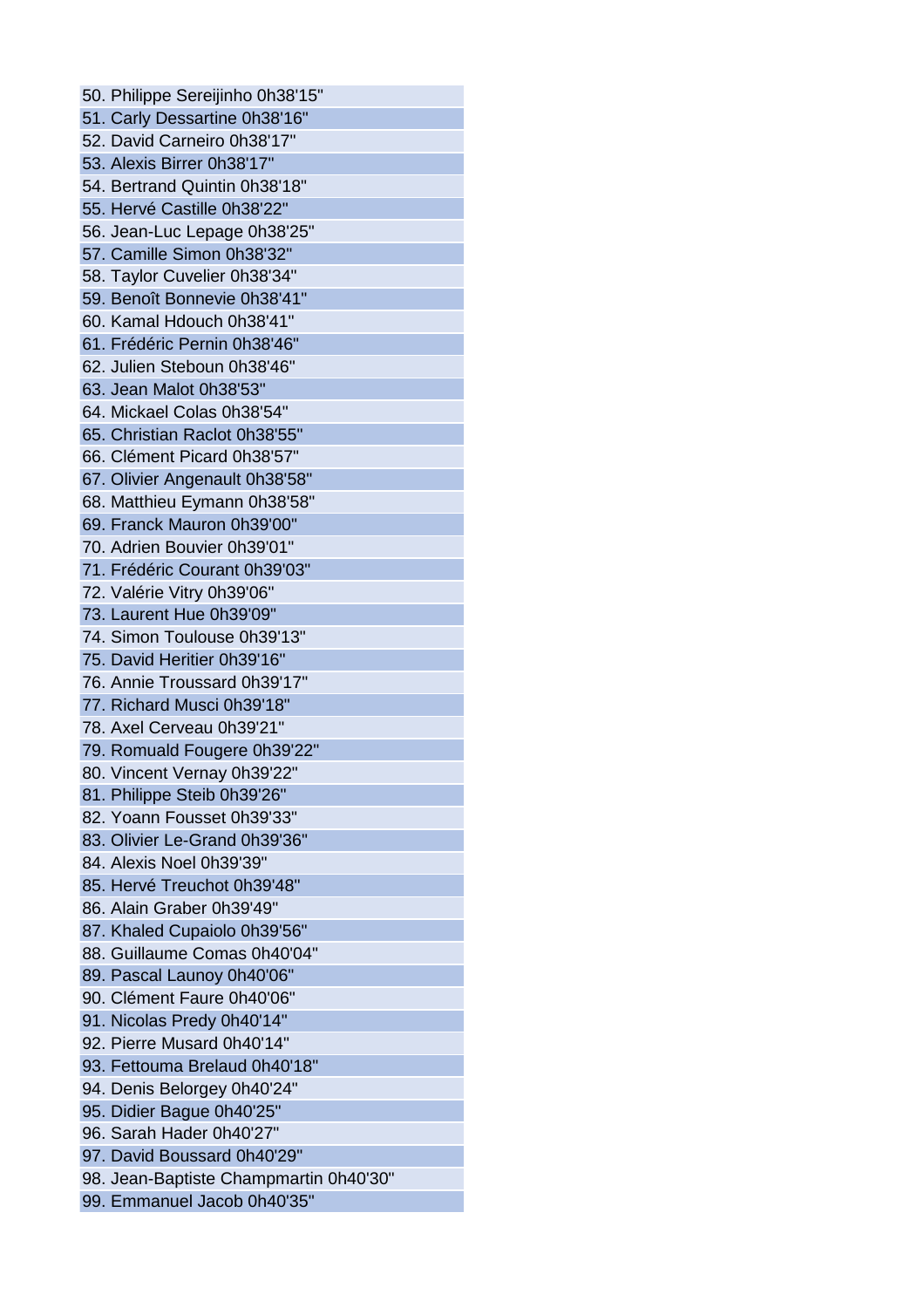100. Christophe Treuillet 0h40'36" 101. Lucas Schnegg 0h40'37" 102. Antoine Ducommun 0h40'42" 103. Jean-Christophe Boulet 0h40'43" 104. Jean-François Martinez 0h40'44" 105. Etienne Bigot 0h40'51" 106. Chokri Gouasmia 0h40'51" 107. Olivier Pageot 0h40'54" 108. Julien Correia 0h40'58" 109. Alain Pozzobon 0h41'01" 110. Jérémy Alexandre 0h41'01" 111. Noël Grillet 0h41'04" 112. Jean-Michel Marion 0h41'09" 113. Laurent Foulon 0h41'09" 114. Brahim El-Aslani 0h41'10" 115. Jacques Maurice 0h41'11" 116. Ihssan Hazhaz 0h41'11" 117. Louis Ricolfi 0h41'15" 118. Sébastien Guichard 0h41'17" 119. Cyril Locatelli 0h41'17" 120. Quentin Libre 0h41'18" 121. Laurent Femenias 0h41'18" 122. Maurice De-Haese 0h41'22" 123. Antoine Merle 0h41'23" 124. Thibaut Callier 0h41'25" 125. Christophe Payen 0h41'28" 126. Gilles Morin 0h41'30" 127. Olivier Grapinet 0h41'34" 128. Khalid El-Yaagoubi 0h41'36" 129. Jean-Marie Bourgeois-Sacquet 0h41'36" 130. Benjamin Laporte 0h41'37" 131. Patrick Cailler 0h41'42" 132. Thierry Zabel 0h41'46" 133. Pascal Guillot 0h41'48" 134. Julien Panart 0h41'49" 135. Maxime Vaufleury 0h41'50" 136. Matthieu Priat 0h41'54" 137. Johann Gandrey 0h41'54" 138. Claude Boulanger 0h41'59" 139. Didier Levray 0h42'03" 140. Jérome Viard 0h42'03" 141. Alexandre Perreau-Niel 0h42'03" 142. Philippe Jacquin 0h42'07" 143. Matthieu Lavier 0h42'07" 144. Bouchra Erradi 0h42'08" 145. Romain Flaceliere 0h42'08" 146. Eric Rameau 0h42'10" 147. Jean-Baptiste Lacruche 0h42'10" 148. Sylvain Spada 0h42'12" 149. Pierre-Emmanuel Charles 0h42'13"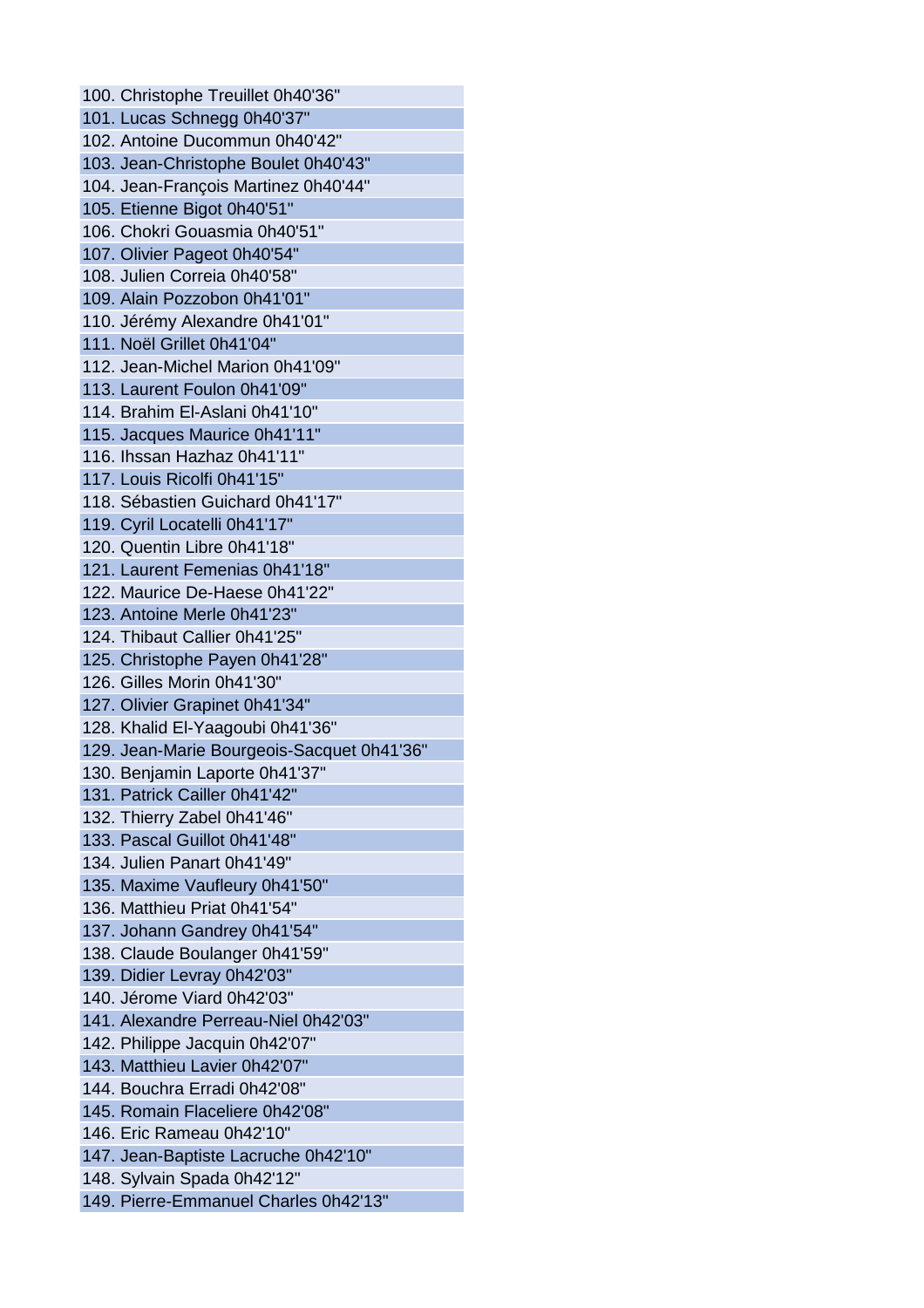150. Fabrice Manlay 0h42'17" 151. Valentin Palcau 0h42'18" 152. Patrick Breese 0h42'19" 153. Clément Le-Bail 0h42'21" 154. Charles Campioni 0h42'23" 155. Christophe Vilo 0h42'25" 156. Romuald Duplessy 0h42'26" 157. Benoît Maniette 0h42'27" 158. Manon Summo 0h42'31" 159. Jean-Charles Lalevee 0h42'32" 160. Philippe Summo 0h42'32" 161. Olivier Amiot 0h42'39" 162. Daniel Gosset 0h42'40" 163. Guillaume Perreau-Niel 0h42'45" 164. Damien Bonnot 0h42'46" 165. Bertrand Leguy 0h42'49" 166. Alexandre Drouhin 0h42'52" 167. Marime Boncompain 0h42'54" 168. Christophe Leestmans 0h42'54" 169. Alexandre Julliot 0h42'55" 170. Christophe Bretin 0h42'56" 171. Cédric Desandes 0h42'57" 172. Antoine Dupont 0h42'58" 173. Simon Fraicocht 0h42'58" 174. Alain Conxicoeur 0h42'58" 175. Patrice Guillot 0h42'59" 176. Christophe Morland 0h42'59" 177. Guillaume Andrillon 0h43'00" 178. Yoann Billard 0h43'02" 179. Didier Lacorre 0h43'02" 180. Meddy Doquet 0h43'03" 181. Christophe Mourelon 0h43'09" 182. Romain Boidron 0h43'10" 183. Manuel Barreira 0h43'10" 184. Stéphan Letourneau 0h43'10" 185. Florent Crotet 0h43'10" 186. Mariette Bergere 0h43'11" 187. Patrick Raveau 0h43'11" 188. Nicolas Lamy 0h43'13" 189. Pascal Roux 0h43'14" 190. Nicolas Heron 0h43'15" 191. Silvère Mouron 0h43'17" 192. Daniel Perrin 0h43'19" 193. Jérome Goepfert 0h43'26" 194. Mickael Vitard 0h43'27" 195. Thomas Raymond 0h43'27" 196. Emmanuel Arnoux 0h43'30" 197. Mélanie Lustremant 0h43'33" 198. Clément Nery 0h43'34" 199. Cyril Naulin 0h43'36"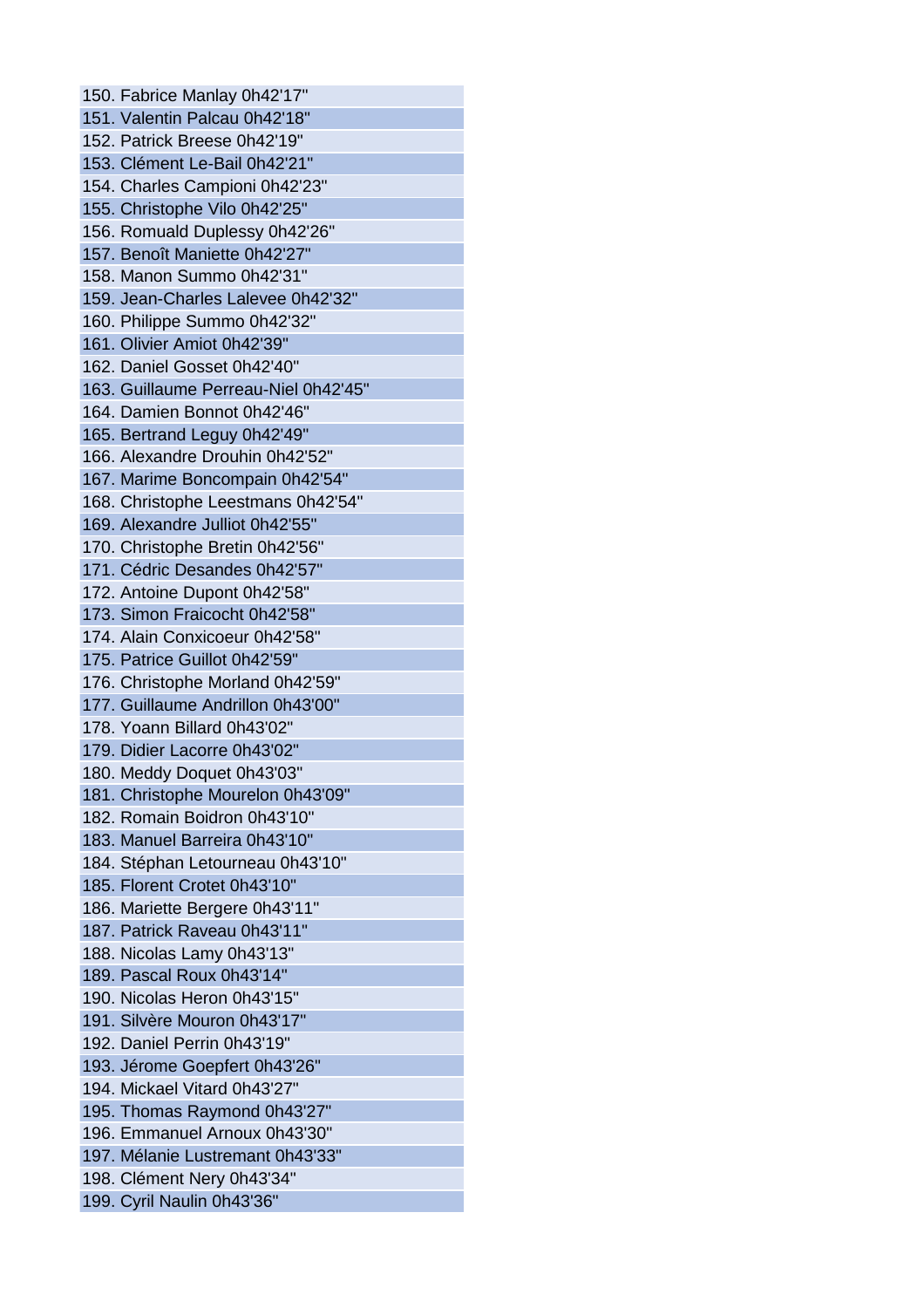200. Bruno Costa 0h43'36" 201. Franck Soupet 0h43'37" 202. Alexandre Fagot 0h43'39" 203. Antoine Decarpigny 0h43'40" 204. Marc Hanifi 0h43'40" 205. Christian Ponard 0h43'42" 206. Cédric Chavaudrey 0h43'44" 207. Emmanuel Floriot 0h43'45" 208. Eric Garnier 0h43'46" 209. Laurence Verkynderen 0h43'47" 210. Quentin Grillet 0h43'48" 211. Jean-Guy Cloix 0h43'50" 212. Frédéric Brun 0h43'50" 213. Emmanuel Guigon 0h43'52" 214. Marie De-Suremain 0h43'53" 215. Jean-Paul Fournier 0h43'53" 216. Philippe Roy 0h43'53" 217. Driss Maichate 0h43'54" 218. Hervé Moles 0h43'55" 219. Lucie Pacot 0h43'55" 220. Dominique Beaugey 0h43'55" 221. Frédéric Pierre-Louis 0h43'58" 222. Alexandre Gavard 0h44'00" 223. Fabien Piller 0h44'03" 224. Ismael Khadir 0h44'05" 225. Aurélien Preau 0h44'09" 226. Ludovic Tiverrier 0h44'09" 227. Benoît Mantel 0h44'10" 228. David Lepetit 0h44'11" 229. Emile Latour 0h44'13" 230. Christelle Hendrix 0h44'16" 231. Thibault Simonnet 0h44'18" 232. Sylvain Maillard 0h44'19" 233. Christophe Drut 0h44'20" 234. Jean-Claude Genot 0h44'23" 235. Jacques Dechaux 0h44'23" 236. Karim Houze 0h44'23" 237. Nicolas Grosset 0h44'24" 238. Guillaume Larcher 0h44'25" 239. Julien Baudhoin 0h44'25" 240. Thomas Demasy 0h44'25" 241. Jean Bazin 0h44'27" 242. Olivier Chevroton 0h44'27" 243. Jonathan Pepin 0h44'27" 244. Marvin Lucas 0h44'28" 245. Jérome Boudier 0h44'30" 246. Yannick Vercez 0h44'32" 247. Denis Hacquard 0h44'32" 248. Gilles Musard 0h44'33" 249. Salah Belgacem 0h44'34"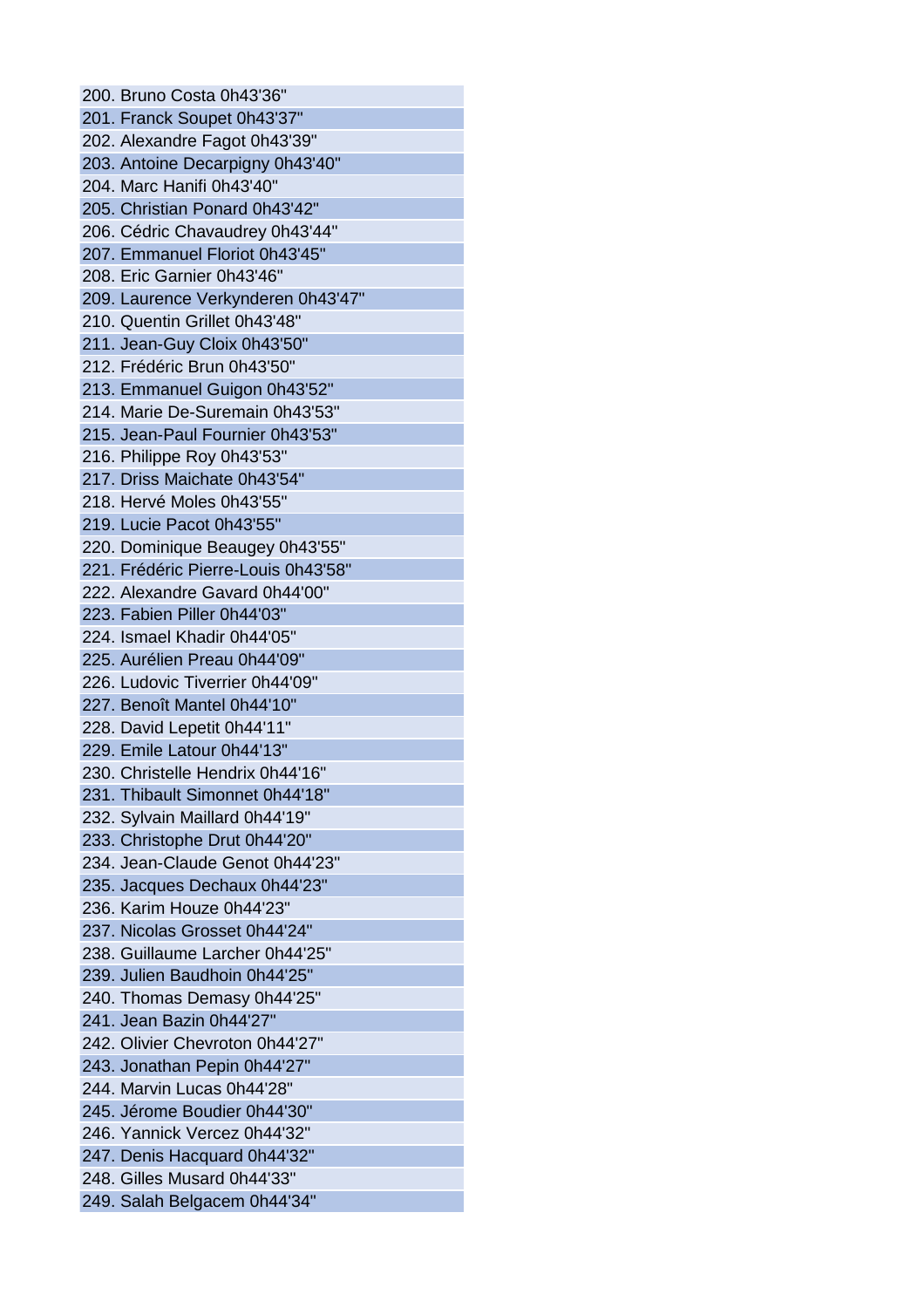250. Sébastien Teysseire 0h44'36" 251. Marc Fleury 0h44'38" 252. Thibault Schoenerstedt 0h44'38" 253. Jérome Mialon 0h44'40" 254. Nicolas Peron 0h44'42" 255. Annie Jouans 0h44'42" 256. Frédéric Remond 0h44'42" 257. Jean-Christophe Dubard 0h44'44" 258. Patrice Bouillot 0h44'44" 259. Mathieu Vollot 0h44'44" 260. Mickael Bouhelier 0h44'46" 261. Guillaume Guerlot 0h44'48" 262. Nicolas Evrard 0h44'49" 263. Thierry Bresson 0h44'51" 264. Pierre Poux 0h44'53" 265. Bernard Sauvageot 0h44'53" 266. Bruno Deschepper 0h44'57" 267. Jean-Christophe Linger 0h44'58" 268. Abderazak Beljadid 0h45'01" 269. Thierry Seurre 0h45'03" 270. Franck Julliot 0h45'04" 271. Thomas Decoene 0h45'05" 272. Christian Cordier 0h45'08" 273. Roland Renaud 0h45'11" 274. Gilles Chappa 0h45'12" 275. Michel Charles 0h45'12" 276. Eric Schnegg 0h45'15" 277. Benjamin Albrycht 0h45'17" 278. Brise Lallemand 0h45'19" 279. François Cornu 0h45'19" 280. Jérome Gallet 0h45'19" 281. Frédéric Dufay 0h45'19" 282. Fabrice Berger 0h45'19" 283. Mélanie Tourancheau 0h45'20" 284. David Dumont 0h45'20" 285. Virginie Barthelemy 0h45'22" 286. Frédéric Nicolas-Francois 0h45'22" 287. Bertrand Vivot 0h45'23" 288. Vincent Avias 0h45'24" 289. Armando Barbosa 0h45'25" 290. Paul Mathey 0h45'25" 291. Dominique Hessel 0h45'26" 292. Chouanibou Ambririki 0h45'26" 293. Michael Portier 0h45'27" 294. Patrick Michelin 0h45'31" 295. Pascal Ropele 0h45'31" 296. Fabrice Gabet 0h45'33" 297. Rachel Foulon 0h45'34" 298. Fabrice Azevedo 0h45'36" 299. Emmanuel Gauthier 0h45'37"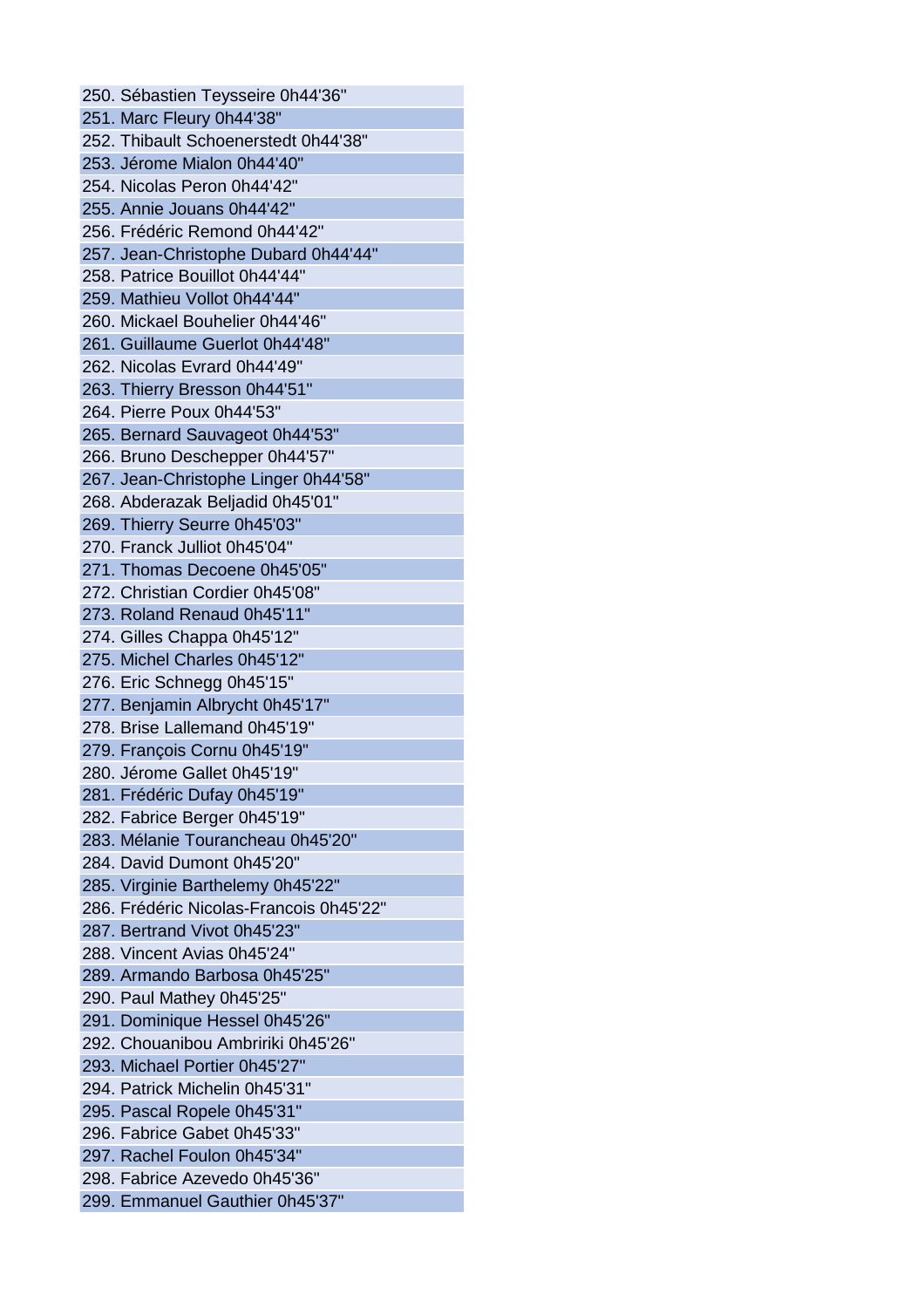300. Geoffrey Wozniak 0h45'39" 301. Gauthier Taupenot 0h45'41" 302. Frédéric Gerard 0h45'45" 303. Philippe Roubeau 0h45'46" 304. Bruno Dormoy 0h45'48" 305. David Haueter 0h45'48" 306. Roseline Macheret 0h45'49" 307. Florent Viel 0h45'49" 308. Franck Dincher 0h45'50" 309. Eric Barrot 0h45'51" 310. Valentin Bonnot 0h45'53" 311. Ali Zarouala 0h45'57" 312. Fabrice Babillotte 0h45'58" 313. Sylvain Poulet 0h46'00" 314. Jean-Yves Beloeil 0h46'01" 315. Emmanuelle Dupalut 0h46'02" 316. Christophe Jeannin 0h46'04" 317. Stéphane Angenault 0h46'04" 318. Alexandre Canet 0h46'06" 319. Christophe Potier 0h46'06" 320. Daniel Duval 0h46'07" 321. Elsa Goulleret 0h46'07" 322. Jérémie Cidda 0h46'07" 323. Audrey Michot 0h46'08" 324. Clément Praudel 0h46'09" 325. Jean-Marc Chiodin 0h46'11" 326. Willy Depalut 0h46'13" 327. Simon Curty 0h46'13" 328. Jérome Cragnaz 0h46'15" 329. Benoît Guichard 0h46'15" 330. Arnaud Piron 0h46'16" 331. André Antoine 0h46'17" 332. Alain Menissier 0h46'17" 333. Mourad Mahdaoui 0h46'18" 334. Laurent Guichard 0h46'18" 335. Arnaud Gomichon 0h46'19" 336. Pascal Huard 0h46'20" 337. Philippe Polloni 0h46'20" 338. Michel Lespagnol 0h46'20" 339. Loïc Goulven 0h46'22" 340. Thibaud Pistre 0h46'23" 341. Grégory Gelin 0h46'23" 342. Samuel Roux 0h46'24" 343. Stéphane Noirot 0h46'26" 344. Philippe Maitre 0h46'26" 345. Noel-Thierry Mussard 0h46'26" 346. Bernard Martin 0h46'27" 347. Isabelle Harnet 0h46'28" 348. Jean-Baptiste Levoyet 0h46'29" 349. Didier Quintard 0h46'29"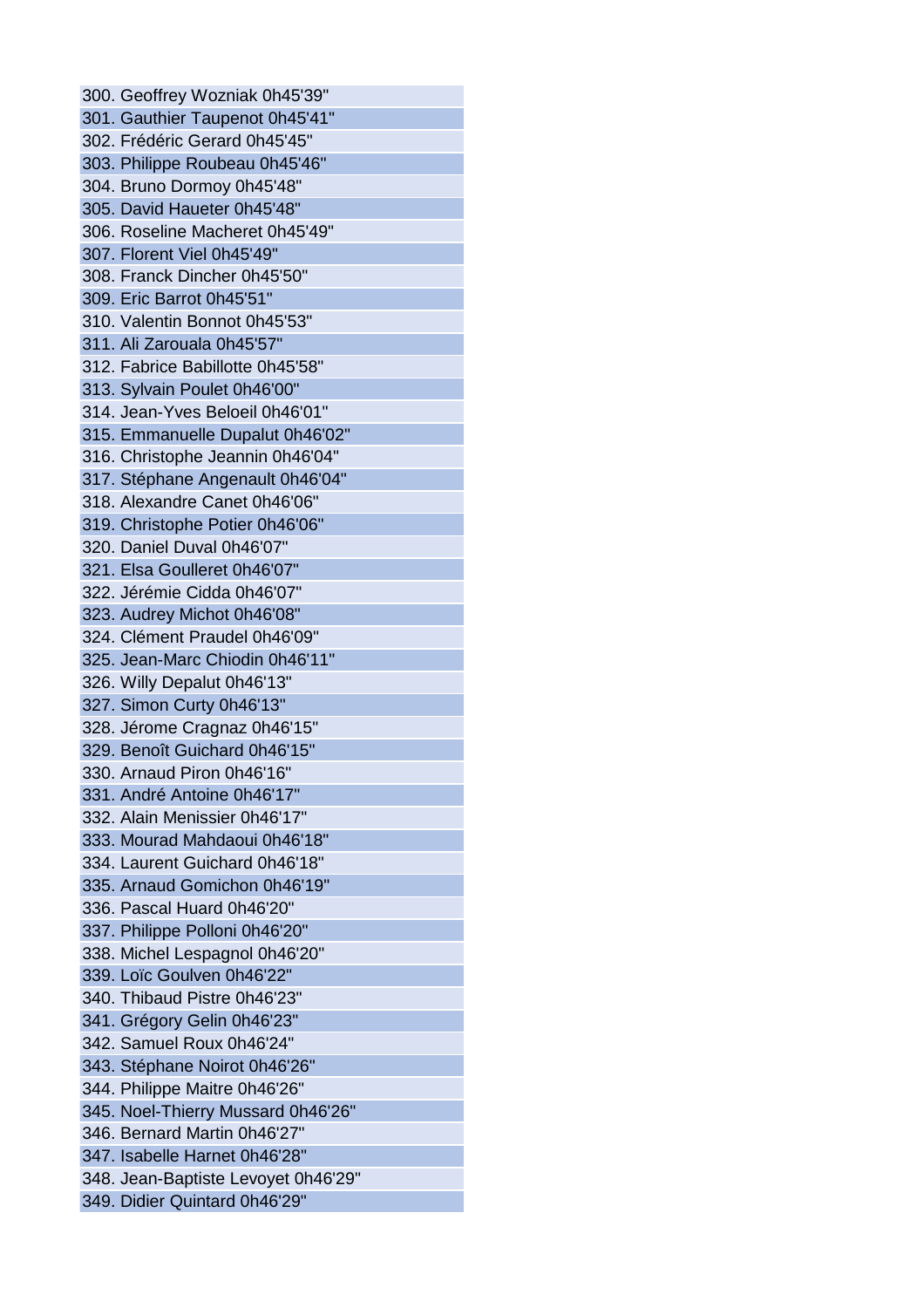350. Raymond Caillot 0h46'30" 351. Guillaume Etienne 0h46'31" 352. Salah Loucit 0h46'32" 353. Céline Larget 0h46'34" 354. Clémence Montalban 0h46'36" 355. Bruno Lacordaire 0h46'36" 356. Fabrice Labalme 0h46'37" 357. Maxime Toulouse 0h46'38" 358. Raphaël Rampant 0h46'39" 359. Lionel Apetoh 0h46'39" 360. Christophe Hurel 0h46'41" 361. Vivien Claessens 0h46'41" 362. Xavier Papon 0h46'42" 363. Christophe Carriere 0h46'44" 364. Raphaël Franco 0h46'46" 365. Guy Barton 0h46'46" 366. Guillaume Cavelot 0h46'47" 367. Emmanuel Mitaine 0h46'49" 368. Eric Tosi 0h46'49" 369. René Mechet 0h46'50" 370. Christophe Thiebaut 0h46'51" 371. Victor Blanchard 0h46'51" 372. Philippe Latour 0h46'54" 373. Jannick Troncin 0h46'57" 374. Jérome Kruba 0h46'58" 375. Nicolas Crepin 0h46'58" 376. Florian Picard 0h46'59" 377. Jérémy Martinez 0h46'59" 378. Luc Moretto 0h47'01" 379. Anne-Fleur Lhuiller 0h47'01" 380. Fabien Marion 0h47'02" 381. Nicolas Ivry 0h47'03" 382. Fabien Guegnard 0h47'03" 383. Thomas Pernin 0h47'03" 384. Samuel Cidda 0h47'05" 385. Virginie Aubert 0h47'05" 386. Patrick Amichi 0h47'05" 387. Jean-Claude Wacgnere 0h47'08" 388. David Pimienta 0h47'08" 389. Philippe Raclin 0h47'10" 390. Michel Vircondelet 0h47'10" 391. Jean Luga 0h47'13" 392. Alexandra Beurgaud 0h47'13" 393. Stéphanie Baud 0h47'14" 394. Marianne Cloix 0h47'15" 395. Arnaud Caron 0h47'15" 396. Philippe Collot 0h47'15" 397. Alban Collot 0h47'16" 398. Cyrille Maitret 0h47'16" 399. Olivier Granger 0h47'16"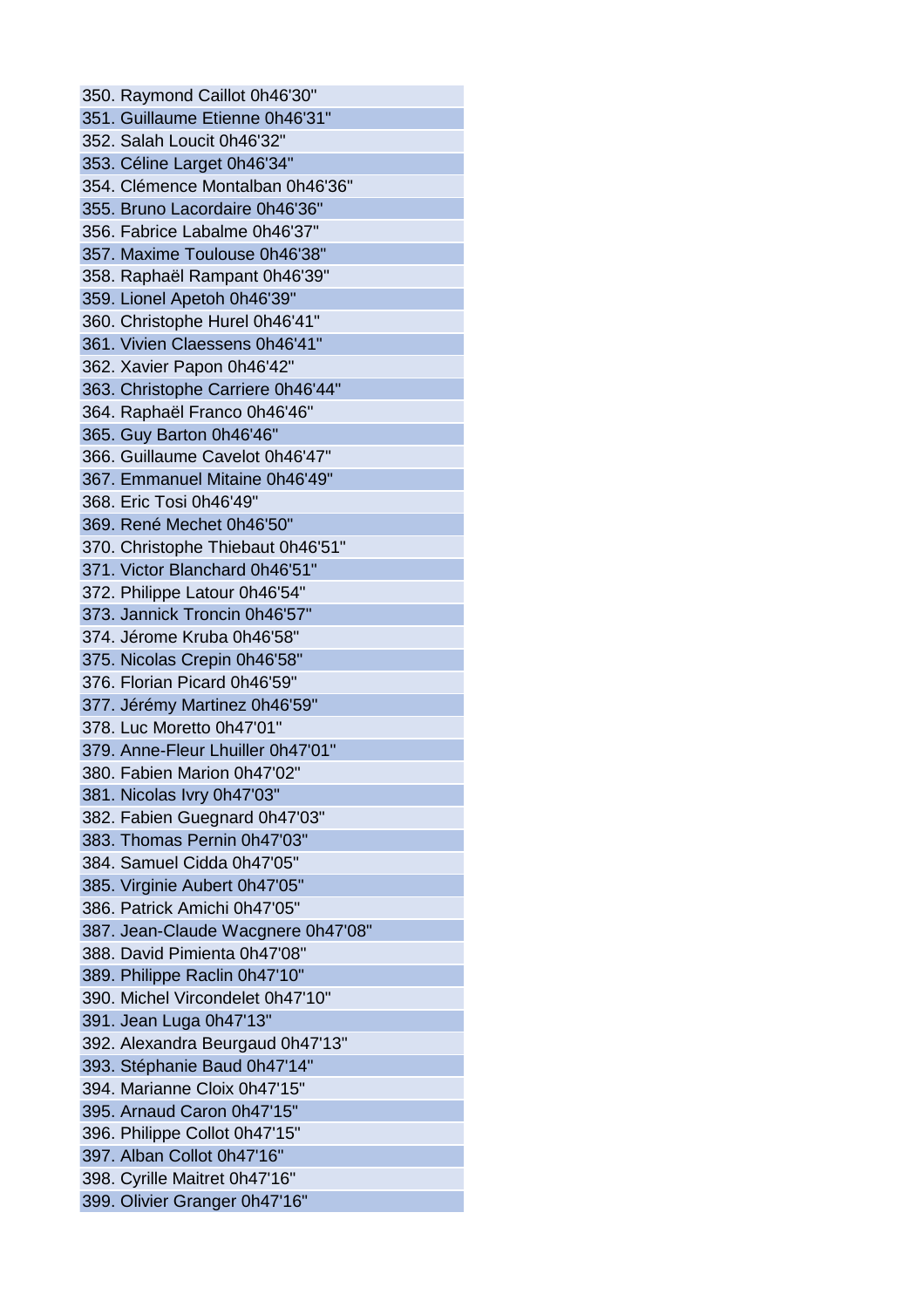400. Cyrille Gumuchian 0h47'17" 401. Alain Levesque 0h47'20" 402. Nicolas Goberville 0h47'22" 403. Jean-Christophe Desclerc 0h47'23" 404. Grégory Pardieu 0h47'24" 405. Eric Gaudin 0h47'24" 406. Hugues Mariton 0h47'24" 407. Lionel Spindler 0h47'24" 408. Patrick Goni 0h47'24" 409. Stéphane Hugot 0h47'25" 410. Florence Tortochaux 0h47'25" 411. José Lopes 0h47'25" 412. Christian Ducournau 0h47'29" 413. David Bise 0h47'30" 414. Jean-Marc Dumont 0h47'31" 415. Denis Leterrier 0h47'31" 416. Bruno Ducarouge 0h47'31" 417. Christophe Borde 0h47'34" 418. Nicolas Fernandes 0h47'35" 419. Yannick Blouet 0h47'37" 420. Clément Sublet 0h47'38" 421. Nathalie Decluseaux 0h47'38" 422. Bruno Laubepin 0h47'39" 423. Eric Franzi 0h47'39" 424. Laurent Merc 0h47'42" 425. Dominique Bompy 0h47'46" 426. Grégory Modica 0h47'46" 427. Pascal Piveteau 0h47'47" 428. Philippe Quellier 0h47'47" 429. Joël Prin 0h47'50" 430. Boris Blanc 0h47'50" 431. Cécile Gonneau 0h47'51" 432. Fabrice Pionnier 0h47'52" 433. Laurent Sarrasin 0h47'53" 434. Florian Plane 0h47'56" 435. Emilie Pelletier 0h47'56" 436. Romain Broin 0h47'56" 437. Lionel Raclot 0h47'57" 438. Francis Regard 0h48'00" 439. Cédric Daval 0h48'02" 440. Christophe Fichot 0h48'02" 441. Thibault Roy 0h48'02" 442. Jérome Bourgeois 0h48'02" 443. Yannick Rouet 0h48'03" 444. Enzo Speranza 0h48'03" 445. Isabelle Bodoignet 0h48'03" 446. Ahmed Belaabed 0h48'04" 447. Florent Puchot 0h48'04" 448. Tony Boudot 0h48'05" 449. Loïc Belin 0h48'07"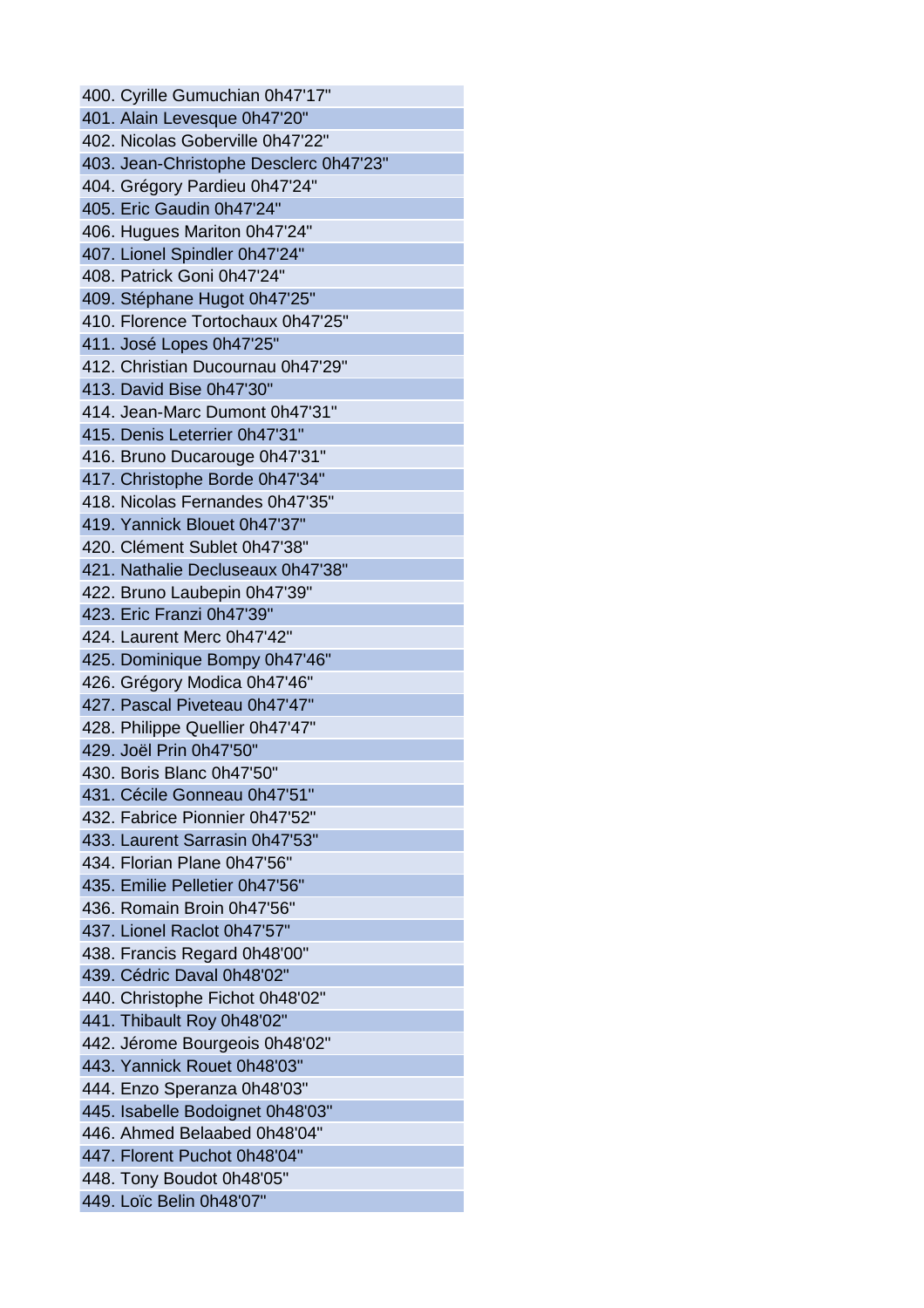450. Xavier Mourelon 0h48'07" 451. Philippe Lecrigny 0h48'08" 452. Jean-Pierre Ranoux 0h48'10" 453. Thierry Chappau 0h48'11" 454. Jérémy Soulier 0h48'11" 455. Christian Malarbet 0h48'12" 456. Yann Leveugle 0h48'14" 457. Patrice Jego 0h48'15" 458. Paul Buhler 0h48'15" 459. Arnaud Bruneau 0h48'17" 460. Rémi Modelo 0h48'18" 461. Myriam Thiebaut 0h48'19" 462. Talmi Simeha 0h48'20" 463. Gilles Drouhin 0h48'20" 464. Anthony Ballandras 0h48'20" 465. Marc Morin 0h48'21" 466. Sébastien Loisy 0h48'21" 467. Claude Roy 0h48'22" 468. Patrick Lingelser 0h48'25" 469. Gilles Chazal 0h48'25" 470. Tony Savinel 0h48'26" 471. Jean-Claude Maguer 0h48'27" 472. Patrick Marot 0h48'27" 473. Alexandre Micard 0h48'28" 474. Régis Convert 0h48'29" 475. Jean-Yves Meuret 0h48'29" 476. Christophe Leriche 0h48'30" 477. Frédéric Thibert 0h48'31" 478. Adrien Fournier 0h48'33" 479. Michael Hugues 0h48'34" 480. Sophie De-Haese 0h48'35" 481. Romuald Belin 0h48'37" 482. Hervé Rossignol 0h48'38" 483. Xavier Gressin 0h48'39" 484. Céline Mirat 0h48'41" 485. Jean-Marie Lagoutte 0h48'42" 486. Vincent Reynaud 0h48'43" 487. Raymond Simonot 0h48'44" 488. Vincent Voisin 0h48'44" 489. Vincent Vacheresse 0h48'44" 490. Dominique Rouissi 0h48'46" 491. Julien Costa 0h48'46" 492. Aurélien Langlet 0h48'47" 493. Florent Delorieux 0h48'47" 494. Sandrine Nachin 0h48'51" 495. Thierry Toutain 0h48'51" 496. Stéphane Pelotte 0h48'51" 497. Alexandre Choux 0h48'51" 498. Olivier Rousseau 0h48'52" 499. Laurent Demougeot 0h48'52"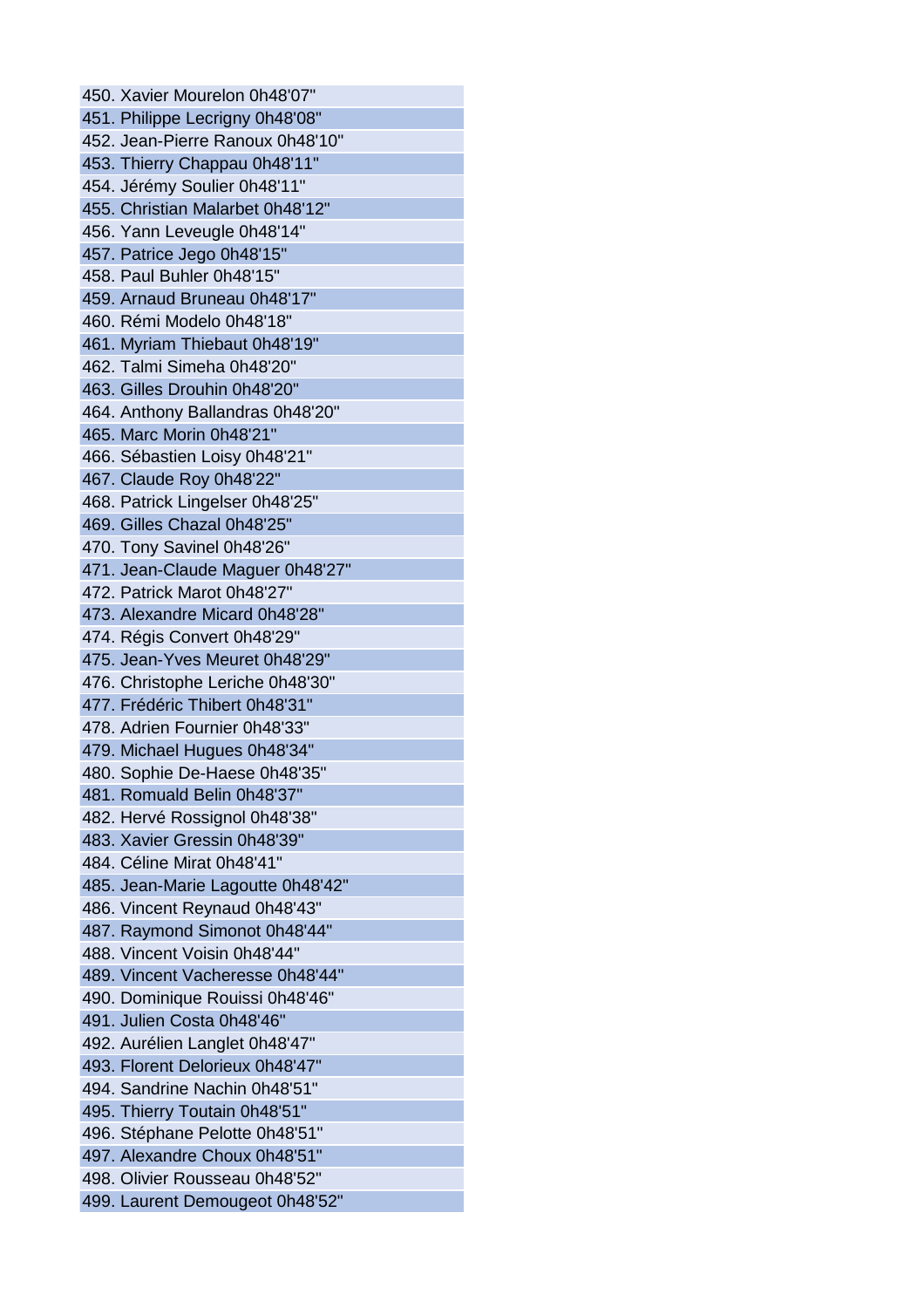500. Jean-Philippe Balducci 0h48'53" 501. Thomas Chatillon 0h48'53" 502. Michael Bouchart 0h48'54" 503. Maxime Laurent 0h48'55" 504. Philippe Perrin 0h48'56" 505. Benjamin Pouffier 0h48'59" 506. Vincent Desbourbes 0h48'59" 507. David Hermet 0h48'59" 508. Luc Cachon 0h48'59" 509. Anabelle Logerot 0h48'59" 510. Amadou N'daw 0h49'00" 511. Jérome Queric 0h49'00" 512. Christophe Beguine 0h49'01" 513. Emmanuel Agathon 0h49'01" 514. Michel Kerblat 0h49'02" 515. Natacha Belmon 0h49'02" 516. Laurent Lorch 0h49'03" 517. Victor Goncalves 0h49'03" 518. Rémi Donard 0h49'04" 519. Nicolas Bailly 0h49'05" 520. Patrick Boichot 0h49'05" 521. Hakim Djemali 0h49'07" 522. Denise Tomasini 0h49'08" 523. Jacques Carteron 0h49'09" 524. Matthieu Fort 0h49'10" 525. Annabelle Roffi 0h49'11" 526. Julien Carillon 0h49'12" 527. Geoffrey Holtzmann 0h49'12" 528. Pascal Ferreira 0h49'12" 529. Denis Speck 0h49'13" 530. Kevin Fond 0h49'13" 531. Denis D'herbomez 0h49'14" 532. Mickael Cerou 0h49'14" 533. Christophe Mathey 0h49'15" 534. Tristan Alexandre 0h49'16" 535. Nathanel Cidda 0h49'16" 536. Dominique Aubert 0h49'19" 537. Francisco Goncalves 0h49'19" 538. Alain Drancourt 0h49'20" 539. Alexis Dauverne 0h49'22" 540. Raphaël Gruner 0h49'22" 541. Mickael Goni 0h49'23" 542. Frédéric Degand 0h49'25" 543. Stéphane Vincent 0h49'26" 544. Thierry Jardin 0h49'26" 545. Denis Cordier 0h49'27" 546. Thierry Pacot 0h49'27" 547. Thierry Mussard 0h49'28" 548. Eric Ferrer 0h49'29" 549. Farid Dafri 0h49'32"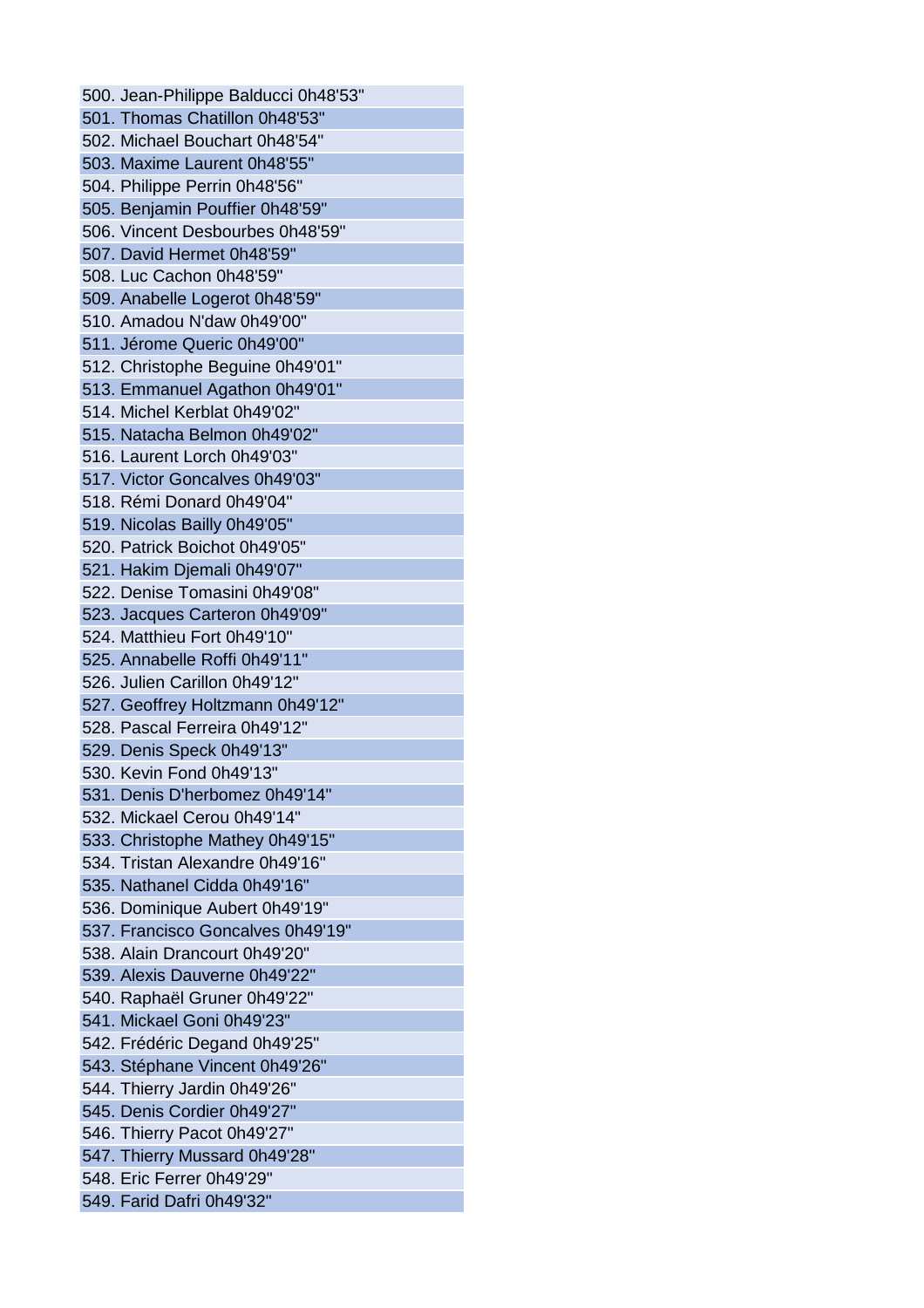550. François Buonocore 0h49'32" 551. Perrine Villegas 0h49'33" 552. Iza El-Alouani 0h49'33" 553. Alain Sayasen 0h49'33" 554. Julien Obrecht 0h49'34" 555. Aurélien Besse 0h49'36" 556. Roland Piffre 0h49'36" 557. Sébastien Fuertes 0h49'37" 558. Alexis Bonnot 0h49'37" 559. Gérard Theuret 0h49'38" 560. Anne Aubert 0h49'39" 561. Pascal Bossard 0h49'39" 562. Sylvain Mercier 0h49'40" 563. Michel Hautin 0h49'42" 564. Marie-Ange Boichut 0h49'42" 565. Kevin Paulin 0h49'42" 566. Rémy Meurville 0h49'43" 567. Sandrine Elias 0h49'43" 568. Matthieu Cazenave 0h49'44" 569. André Meo 0h49'44" 570. Diana Iacob 0h49'46" 571. Christine Michel 0h49'47" 572. Jean-Marc Thiebaut 0h49'47" 573. Laurent Vauthier 0h49'47" 574. Sandrine Bourguet 0h49'49" 575. Emmanuel Bughin 0h49'49" 576. Florian Royer 0h49'52" 577. Mathieu Jannick 0h49'53" 578. Vincent Martin 0h49'54" 579. Stéphane Renard 0h49'54" 580. Alexandre Durand 0h49'54" 581. Stéphane Bondot 0h49'55" 582. Eric Pugeaut 0h49'57" 583. Cécile Delgrande 0h49'58" 584. Ingrid Belin 0h49'59" 585. Mickael Pereira 0h49'59" 586. Christian Levotre 0h50'00" 587. Sylvain Marlot 0h50'03" 588. Laurent Belot 0h50'04" 589. Cédric Rossi 0h50'04" 590. Benjamin Bruneau 0h50'04" 591. Yves Pernaudat 0h50'05" 592. Pascal Mangin 0h50'06" 593. Guillaume De-Robillard 0h50'08" 594. Sylvie Coudon 0h50'08" 595. Elodie Giraudier 0h50'10" 596. Philippe Schwindt 0h50'10" 597. Simon Bonolis 0h50'11" 598. Damien Harant 0h50'13" 599. Valentine Vincenot 0h50'14"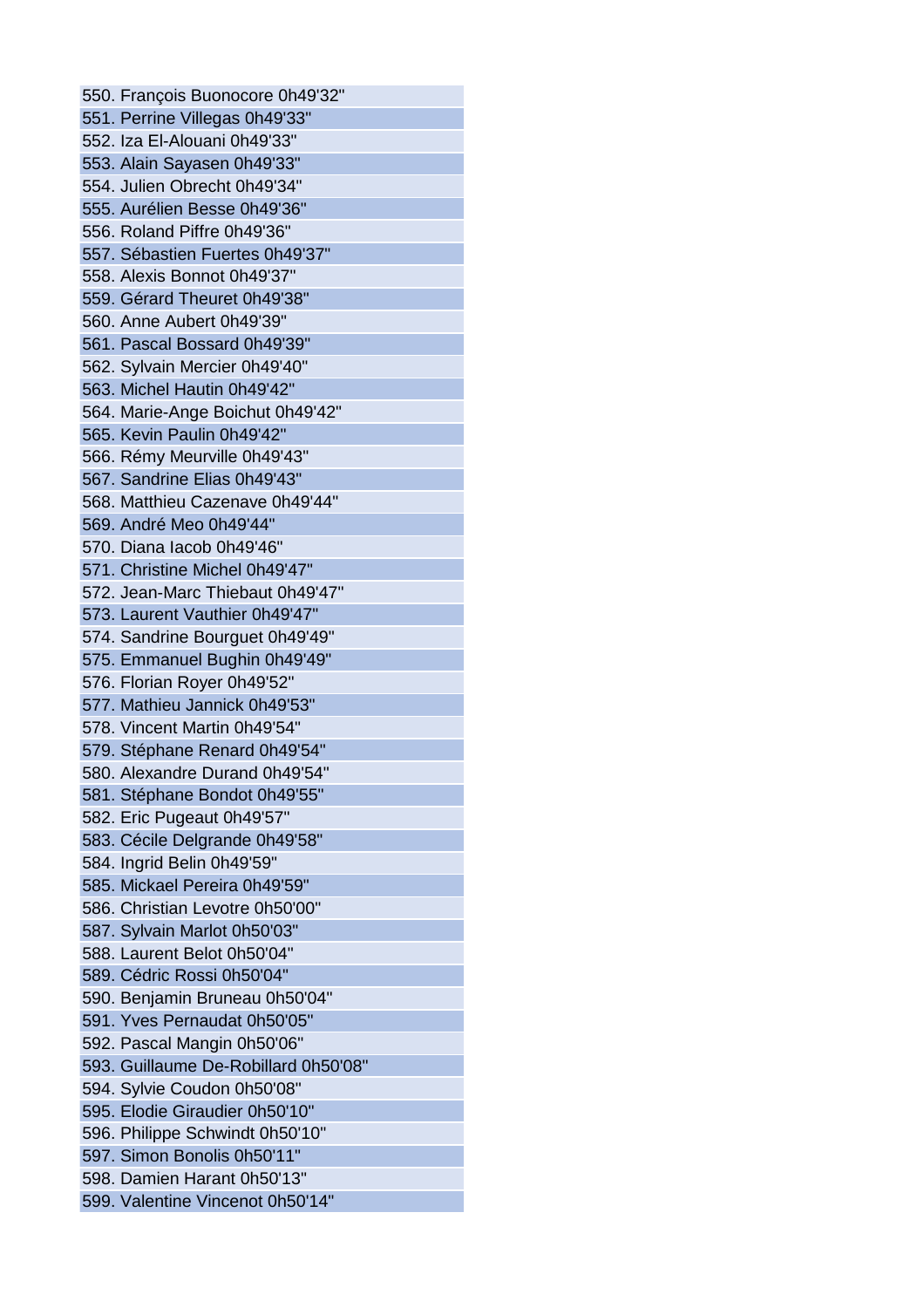600. Matthieu Kisel 0h50'14" 601. Franck Lanier 0h50'15" 602. Quentin De-Vos 0h50'17" 603. Aurélie Petitjean 0h50'18" 604. Emmanuel Epistolin 0h50'18" 605. Martin Loison 0h50'21" 606. Marc Savrot 0h50'22" 607. Cédric Bourroux 0h50'22" 608. Mélanie Metra 0h50'22" 609. Dominique Laborde 0h50'23" 610. Sandrine Celis 0h50'24" 611. Daniel Dubresson 0h50'26" 612. Philippe Perrot 0h50'27" 613. Mathieu Gourhand 0h50'28" 614. Arnaud Gravel 0h50'29" 615. Sandrine Sauvageot 0h50'30" 616. Guillaume Delattre 0h50'31" 617. Jean-Luc Regard 0h50'31" 618. Mathieu Defresne 0h50'31" 619. Cloé Modugno 0h50'32" 620. Delphine Renard 0h50'33" 621. Matthieu Gallet 0h50'33" 622. Guy Moingeon 0h50'34" 623. Loïc Bastien 0h50'35" 624. Marie-Odile Bacrot 0h50'35" 625. Anne Merc 0h50'36" 626. Pierre Daudet 0h50'36" 627. Matthieu Briere 0h50'38" 628. Laurent Beugras 0h50'38" 629. Fabienne Reverchon 0h50'38" 630. Dimitri Carlet 0h50'38" 631. Stéphane Delagneau 0h50'40" 632. Juanina Deniel 0h50'40" 633. Marie-Thérèze Pugliese 0h50'41" 634. Clémence Guidi 0h50'42" 635. Patrice Dard 0h50'44" 636. Séverine Odin 0h50'45" 637. Fabrice Petot 0h50'46" 638. Brise Odin 0h50'46" 639. Henri Terrier 0h50'46" 640. Olivier Pasquet 0h50'46" 641. Mael Szabelski 0h50'47" 642. Philippe Mathieu 0h50'50" 643. Raphaël Scherrer 0h50'52" 644. David Rosais 0h50'53" 645. Pierre Delouche 0h50'54" 646. Christian Cotelle 0h50'55" 647. Amélie Munier 0h50'57" 648. Laurent Guignier 0h50'58" 649. Julien Poz 0h50'59"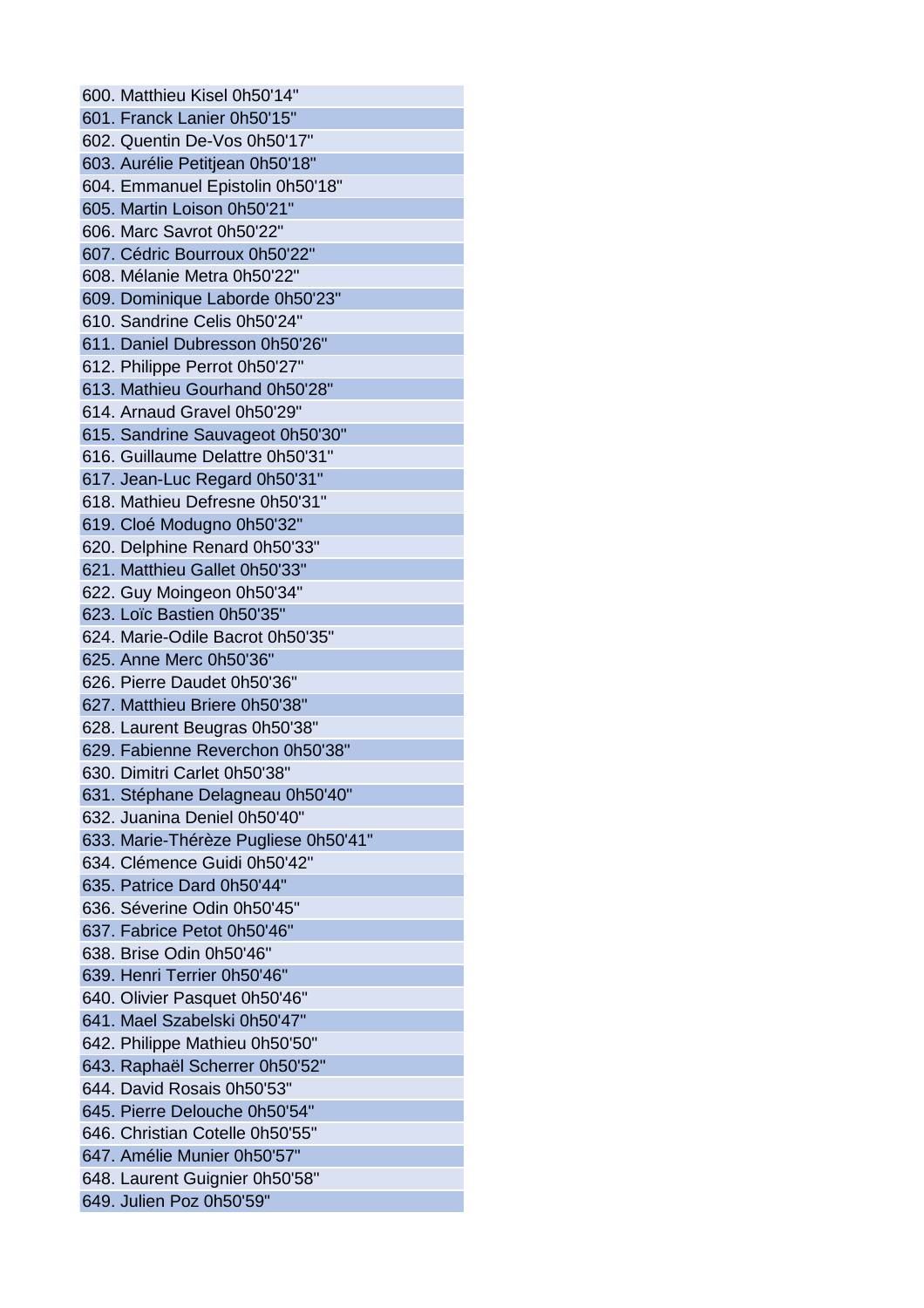650. Nelly Gervaud 0h50'59" 651. Valentin Boichot 0h51'01" 652. Rabah Hadj-Bouziane 0h51'01" 653. Pierre Clement 0h51'03" 654. Sophie Arnoux-Viard 0h51'10" 655. Delphine Belin 0h51'11" 656. Gérard Simon 0h51'11" 657. Francis Besse 0h51'11" 658. Eric Bigueur 0h51'12" 659. Pierre Eluecque 0h51'14" 660. Philippe Luchin 0h51'15" 661. Didier Huard 0h51'16" 662. Gilles Mouron 0h51'16" 663. Daniel Chatelet 0h51'17" 664. Christophe Lambert 0h51'17" 665. Romain Chatelet 0h51'17" 666. Emmanuel Dubar 0h51'18" 667. Jean-Pierre Brocard 0h51'19" 668. Mehdi Messoussa 0h51'19" 669. Laurent Guenon 0h51'20" 670. Yohan Da-Silva 0h51'21" 671. Bernard Fleury 0h51'21" 672. Alexandra Desset 0h51'21" 673. Régis Oudot 0h51'23" 674. Thomas Dugois 0h51'24" 675. Etienne Watelet 0h51'29" 676. Didier Notin 0h51'31" 677. Patrice Malucelli 0h51'39" 678. Stéphane Dulery 0h51'41" 679. Anne-Sophie Mathiron 0h51'41" 680. Hamid Loucif 0h51'42" 681. Jean-Luc Malucelli 0h51'42" 682. Jayson Troy 0h51'42" 683. Nicolas Sire 0h51'47" 684. Carolane Lambert 0h51'47" 685. Gilles Durand 0h51'48" 686. Stéphane Guion 0h51'49" 687. Edalberto Cuco 0h51'49" 688. Laurent Theou 0h51'50" 689. Emma Bricteux 0h51'50" 690. Sari Varney 0h51'55" 691. Virginie Menecier 0h51'58" 692. Sébastien Marie 0h51'58" 693. Michel Vaultier 0h51'58" 694. Cyril Robert 0h51'58" 695. Jean-Marc Goncalves 0h51'59" 696. Alexandre Protoy 0h52'00" 697. Grégory Paul 0h52'00" 698. Guillaume Prudhomme 0h52'01" 699. Christophe Richard 0h52'04"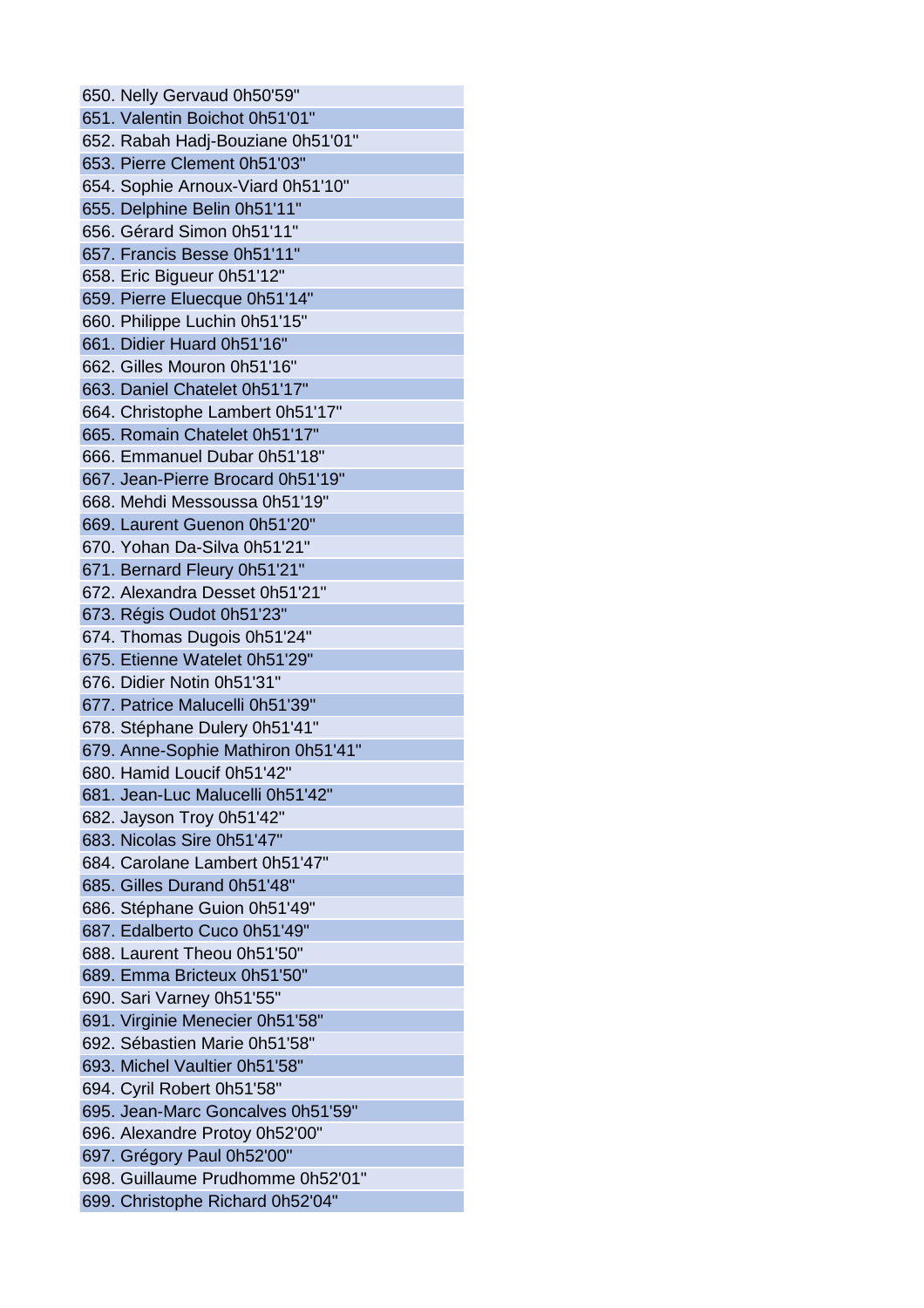700. Cécile Bony 0h52'04" 701. Laurent Aubry 0h52'06" 702. Bruno Chetta 0h52'06" 703. Ada Rossi 0h52'07" 704. Cédric Desbois 0h52'08" 705. Stéphane Bricteux 0h52'08" 706. Dorothée Pouffier 0h52'10" 707. Martine Lothe 0h52'10" 708. Dominique Prayer 0h52'11" 709. Jean-Pierre Ferrigno 0h52'12" 710. Thierry Carral 0h52'12" 711. Nicolas Mine 0h52'12" 712. Guillaume Barton 0h52'12" 713. David Valentin 0h52'13" 714. Régis Garrot 0h52'14" 715. Julien Quettier 0h52'14" 716. Olivier Dura 0h52'15" 717. Cécile Gilles 0h52'17" 718. Eric Mauchand 0h52'18" 719. Hervé Soulard 0h52'18" 720. Pascal Gateau 0h52'19" 721. Marion Drache 0h52'21" 722. Gloria Beucler 0h52'21" 723. Jean-Claude Ngo 0h52'22" 724. Marcel Lampin 0h52'25" 725. Fabienne Guillaume 0h52'26" 726. Franck Guinfoleau 0h52'27" 727. Elisa Garrot 0h52'27" 728. Sandra Ollivier 0h52'29" 729. Matteo Buonocore 0h52'29" 730. Alice Chappau 0h52'30" 731. Samuel Mercier 0h52'31" 732. Nicolas Delmas 0h52'35" 733. Franck Szymyslik 0h52'37" 734. Juan Martinez 0h52'39" 735. Laurent Sauce 0h52'40" 736. Denis Ponsonnet 0h52'41" 737. Deborah Moussu 0h52'46" 738. Olivier Monnot 0h52'47" 739. François Aubert 0h52'49" 740. Laurent Dufour 0h52'49" 741. Anthony Martinez 0h52'50" 742. Gilles Cazin 0h52'51" 743. Cassandre Cellier 0h52'51" 744. Pascal Rabin 0h52'53" 745. Lydie Bulliot 0h52'53" 746. Nelly Lescot 0h52'54" 747. Jean-Noël Bertaut 0h52'54" 748. Edith Michot 0h52'55" 749. Fabrice Lapipe 0h52'55"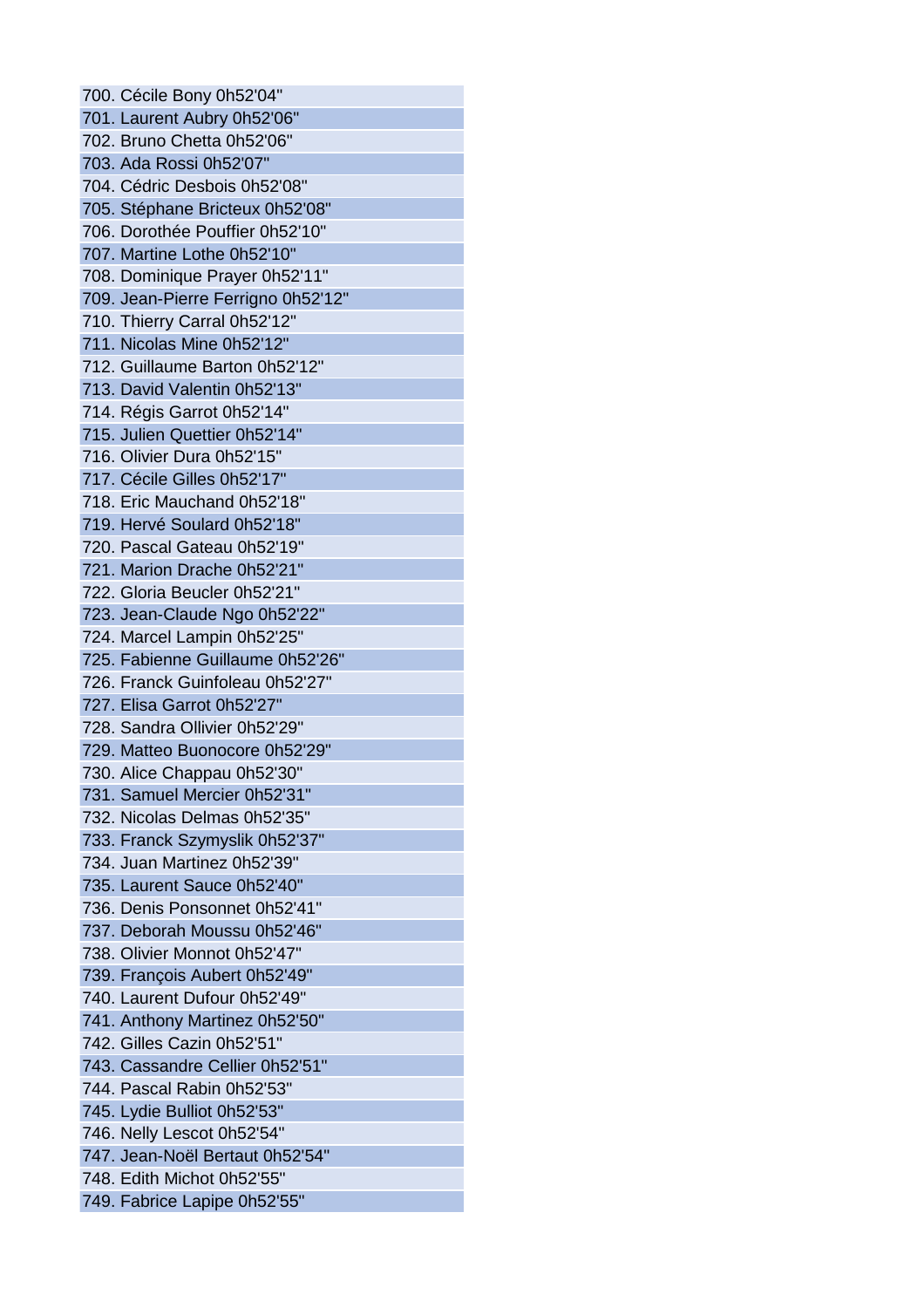750. Carly Fontaine 0h52'55" 751. Yannick Mollard 0h52'56" 752. Jean-Michel Garnier 0h52'56" 753. Philippe Leger 0h52'57" 754. Marie-Noelle Carton 0h52'57" 755. Eric Lajoie 0h52'58" 756. Florence Cure 0h52'59" 757. Christophe Maniere 0h52'59" 758. Romain Pernodet 0h52'59" 759. Didier Gay 0h53'01" 760. Laurent Legentilhomme 0h53'03" 761. Julien Briat 0h53'03" 762. James Drache 0h53'07" 763. Jean-Paul Mouchet 0h53'07" 764. Pierre-Jacques Guerrin 0h53'08" 765. Sarah Leclerc 0h53'08" 766. François Vanglabeke 0h53'08" 767. Nicolas Goelzer 0h53'08" 768. Clément Lesage 0h53'11" 769. Saber Sgaier 0h53'12" 770. Gilles Dinet 0h53'13" 771. Maria De-Oliveira 0h53'15" 772. Mickael Fontaine 0h53'17" 773. Eric Nierceron 0h53'19" 774. Jocelyne Lelievre 0h53'19" 775. Nathalie Madinier-Chappat 0h53'20" 776. Pauline Bardonnaud 0h53'24" 777. Charles Granon 0h53'27" 778. Fabrice Martin 0h53'27" 779. Philippe Obrecht 0h53'27" 780. Laurent Berille 0h53'28" 781. Claire Froment-Berthou 0h53'29" 782. Florian Tellier 0h53'29" 783. Jérome Guinsburg 0h53'29" 784. Quentin Dominati 0h53'30" 785. Clerget Ishaq 0h53'30" 786. ELvis Voegtu 0h53'30" 787. Michèle Monier 0h53'31" 788. Michel Delattre 0h53'31" 789. David Ettori 0h53'32" 790. Patrick Vaussanvin 0h53'33" 791. Oscar Hernandez 0h53'33" 792. Manuela Vauthier 0h53'34" 793. Angelo Mega 0h53'34" 794. Damien Boisselet 0h53'35" 795. Audrey Laguet 0h53'35" 796. Nicolas Floret 0h53'36" 797. Alain Pryzbyla 0h53'36" 798. Philippe Aubert 0h53'36" 799. Murat Bayam 0h53'36"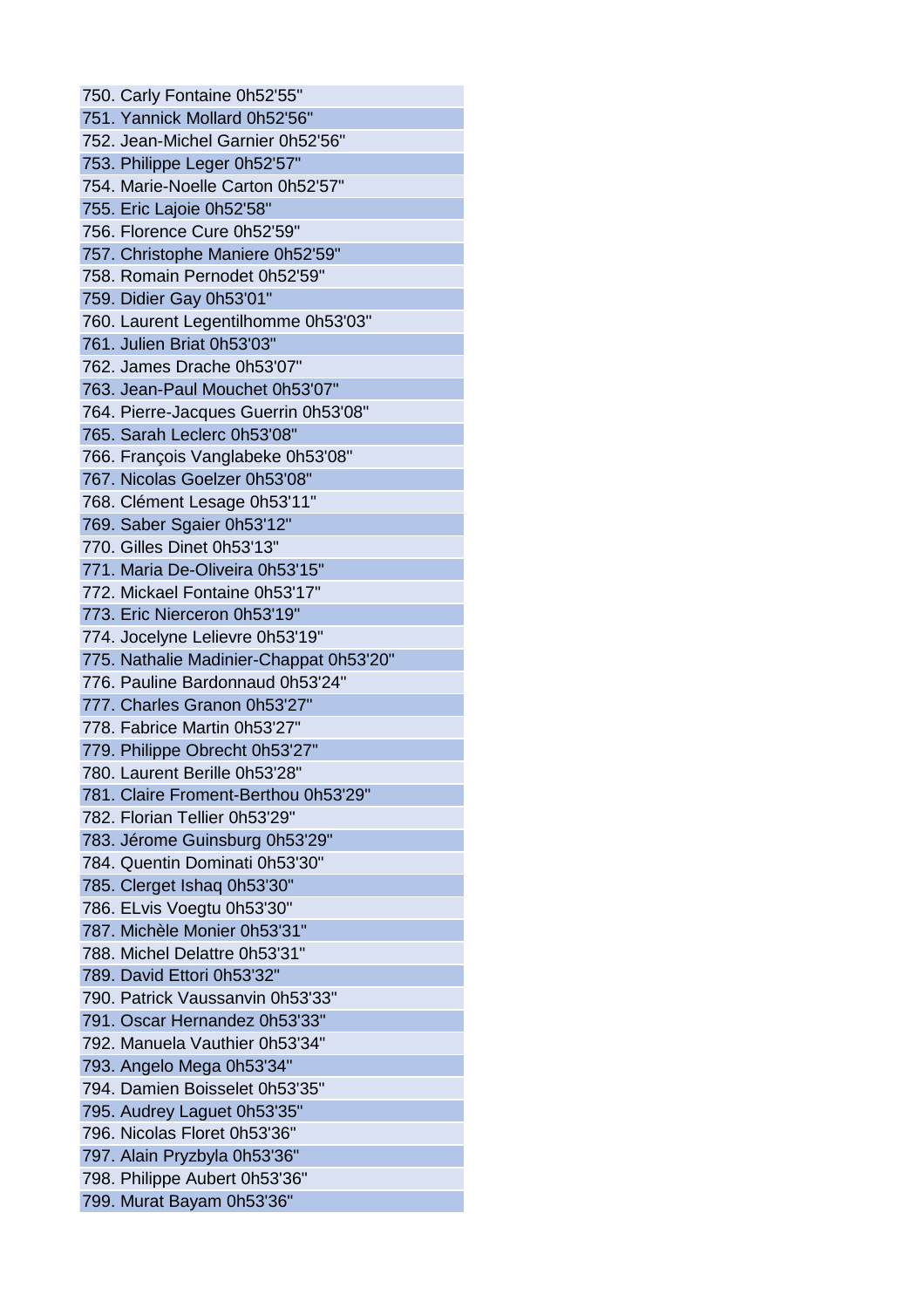800. Frédéric Pluchot 0h53'37" 801. Lucie Virely 0h53'37" 802. José Da-Costa 0h53'37" 803. Jocelyne-Joelle Besse 0h53'38" 804. Lucile Ricolfi 0h53'39" 805. Jean-Luc Poirot 0h53'40" 806. Arnaud Philippe 0h53'41" 807. Charline Meynaud 0h53'42" 808. Marc Lahotte 0h53'42" 809. Jacques Dufeu 0h53'43" 810. Pauline Coulot 0h53'44" 811. Emmanuel Cas 0h53'44" 812. Antoine Vigoureux 0h53'44" 813. Bernard Meilhac 0h53'44" 814. Christophe Roussotte 0h53'45" 815. Tito Fadda 0h53'45" 816. Bogdan Ostrouch 0h53'47" 817. Bruno Mercier 0h53'50" 818. Fabienne Mercier 0h53'50" 819. Benjamin Sauce 0h53'51" 820. Armand Convert 0h53'53" 821. Dominique Delouvin 0h53'54" 822. Christophe Boucrot 0h53'56" 823. Jérome Trinquesse 0h53'57" 824. Alain Giboulot 0h53'59" 825. Jean-Patrick Nicolas 0h54'00" 826. Pierre-Etienne Thepenier 0h54'00" 827. Marion Limousin 0h54'01" 828. Dominique Poinsot 0h54'01" 829. Claire Mailleux 0h54'02" 830. Cédric Bussiere 0h54'02" 831. Céline Mougeot 0h54'04" 832. Michel Addabbo 0h54'05" 833. Alexandre Darre 0h54'05" 834. Pascale Le-Flohic 0h54'05" 835. Caroline Poher 0h54'06" 836. Michel Lacqua 0h54'06" 837. Béatrice Degrange 0h54'08" 838. Hervé Alexandre 0h54'09" 839. Sophie Gobbo 0h54'10" 840. Sandra Bodini 0h54'11" 841. Françoise Jeannin 0h54'13" 842. Gérard Taisant 0h54'13" 843. Kevin Nesme 0h54'16" 844. Jean-Claude Rousseau 0h54'16" 845. Serge Maronnat 0h54'16" 846. Mehdi Irain 0h54'20" 847. Jean-Pierre Clement 0h54'22" 848. Alain Foissotte 0h54'22" 849. Sandrine Oliveira 0h54'26"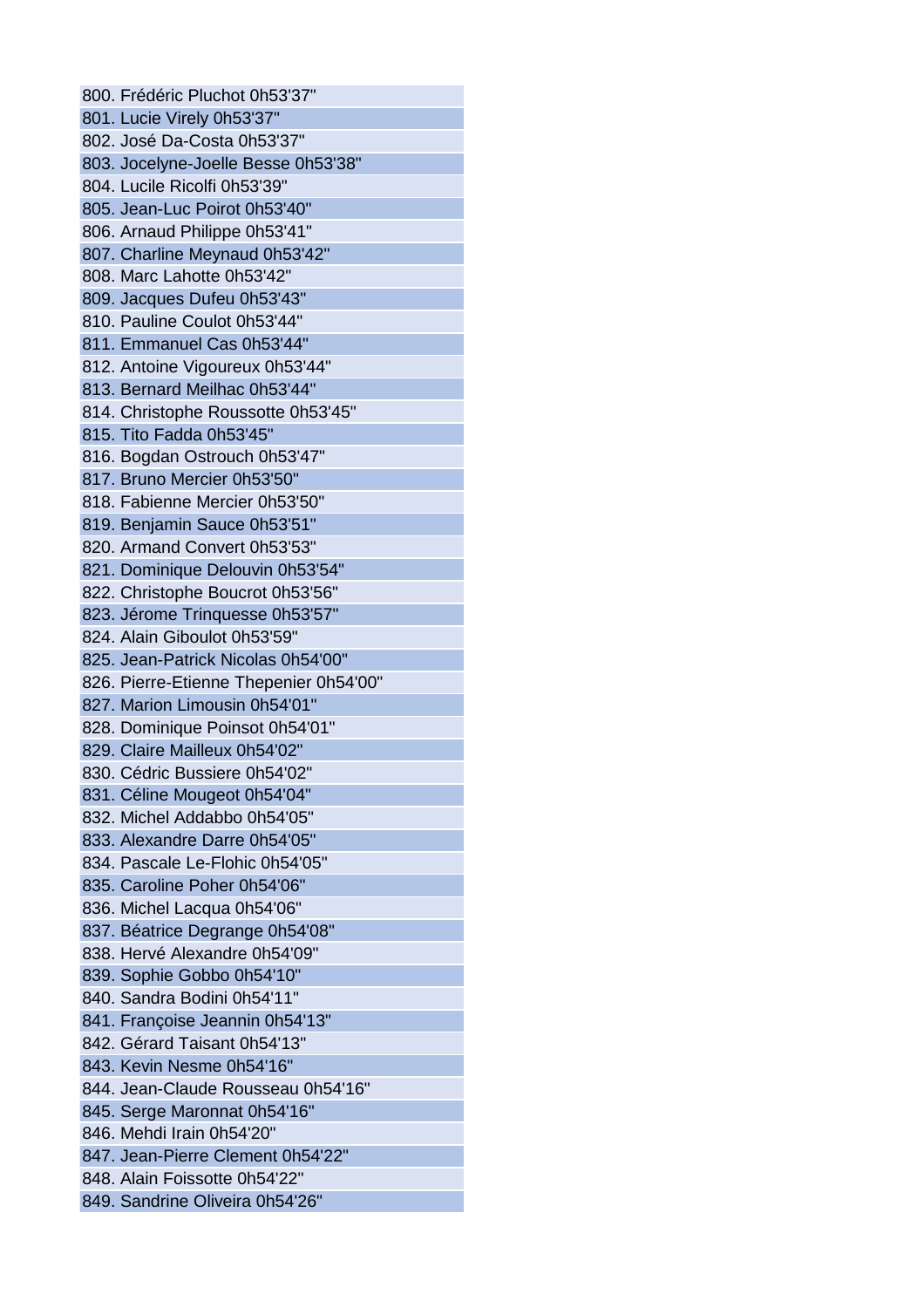850. Mario Pinto 0h54'27" 851. Gérard Lizard 0h54'27" 852. Philippe Gauthard 0h54'27" 853. Madeleine Gonachon 0h54'28" 854. Jean Reynaud 0h54'29" 855. Jean-Pierre Merot 0h54'32" 856. Pernilla Mercier 0h54'33" 857. Celia Putot 0h54'34" 858. Cécile Bilbot 0h54'34" 859. Florian Chambaud 0h54'34" 860. Hervé Sabre 0h54'35" 861. Aldo Gravotta 0h54'35" 862. Benjamin Alexandre 0h54'36" 863. Caroline Goujon 0h54'42" 864. Denise Paul 0h54'42" 865. Pierre-Antoine Vichard 0h54'46" 866. Sahra Maallou 0h54'50" 867. Emmanuel Bony 0h54'51" 868. Rénata Donard 0h54'52" 869. Claude Pouette 0h54'52" 870. Nathalie Truchot 0h54'53" 871. Marie Doumerg 0h54'56" 872. Fatiha Sahli 0h54'56" 873. Mathilde Potier 0h54'56" 874. Albano Pereira 0h54'57" 875. Luc Jourdain 0h54'57" 876. Adrian Munteanu 0h54'59" 877. Cosmina Balint 0h54'59" 878. Celia Delphin 0h55'02" 879. Pierre-Mathieu Joumier 0h55'02" 880. Laurent Ligerot 0h55'02" 881. Florian Ferreira 0h55'05" 882. Camille Belorgey 0h55'05" 883. Morgane Gitton 0h55'06" 884. Vanessa Costille 0h55'06" 885. Nicolas Drouet 0h55'08" 886. Gérard Porcheret 0h55'10" 887. Thomas Palermo 0h55'10" 888. Michel Debard 0h55'12" 889. Yves Vallaz 0h55'14" 890. Sabrina Billoue 0h55'14" 891. Laetitia Landormy 0h55'16" 892. Jacques Dussieux 0h55'19" 893. Didier Fousset 0h55'20" 894. Eric Bonnot 0h55'22" 895. Francine Lachia 0h55'24" 896. Rodolphe Daubourg 0h55'26" 897. Sébastien Sirlonge 0h55'26" 898. Julien Ortu 0h55'27" 899. Heloïse Lecomte 0h55'27"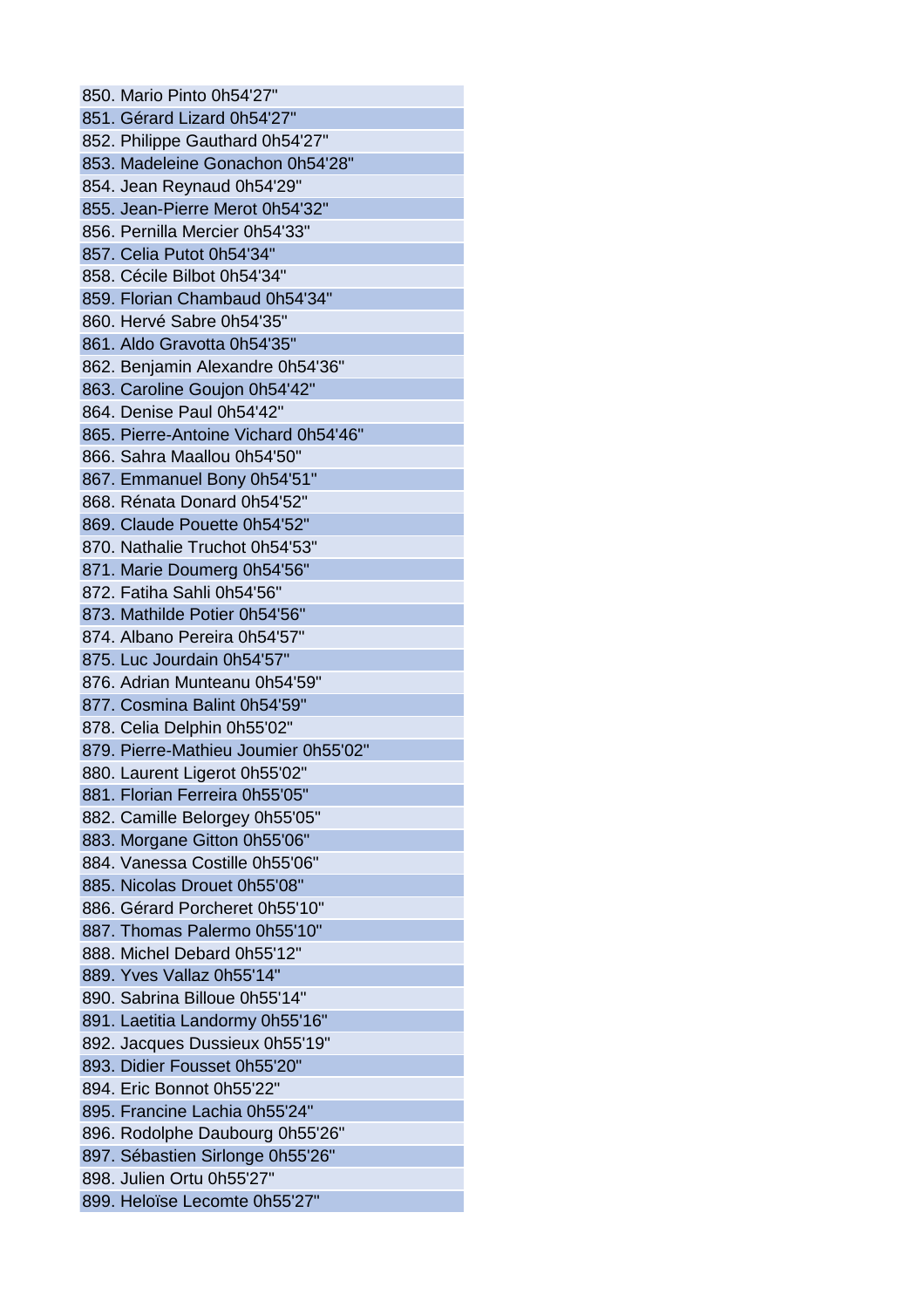900. Charline Gateau 0h55'27" 901. Isabelle Alizon 0h55'28" 902. Thomas Jacquemart 0h55'29" 903. Alexandra Chameroy 0h55'32" 904. Guillaume Riviere 0h55'32" 905. Stéphanie Perenon 0h55'33" 906. Laurie Pires 0h55'33" 907. Lucile Do-Rego 0h55'35" 908. Nicolas Marioni 0h55'38" 909. Jean-Michel Barbier 0h55'39" 910. Olivier Duriska 0h55'39" 911. Cédric Chignardet 0h55'39" 912. Hubert Blanchetete 0h55'41" 913. Megane Pernot 0h55'41" 914. Gauthier Mehl 0h55'41" 915. Cloé Pezennec 0h55'42" 916. Julie Grellet 0h55'42" 917. Flora Bidet 0h55'43" 918. Richard Bidet 0h55'43" 919. Didier Fournier 0h55'44" 920. Pascal Jobic 0h55'45" 921. Arnaud Hortal 0h55'47" 922. Chantal Garnier 0h55'47" 923. Emmanuelle Noirot 0h55'48" 924. Florence Choux 0h55'48" 925. Anne-France Bissey 0h55'49" 926. Laetitia Imbert 0h55'49" 927. Audrey Perrin 0h55'49" 928. Wilfried Acuna 0h55'50" 929. Francis Kalonji 0h55'50" 930. Joëlle Gay 0h55'51" 931. Jean-François Beaulieu 0h55'54" 932. Jean-Luc De-Robillard 0h55'54" 933. Jean-Michel Lebret 0h55'55" 934. Olivier Flaceliere 0h55'55" 935. Patrick Martin 0h55'56" 936. Lucien Belver 0h55'57" 937. Francis Boulanger 0h55'58" 938. Gwenaelle Moretti 0h55'59" 939. Sylvain Renaudot 0h56'00" 940. Marine Laurent 0h56'00" 941. Sébastien Dupont 0h56'01" 942. Caroline Raclot 0h56'01" 943. Eric Tutin 0h56'02" 944. Apolline Cellier 0h56'02" 945. Bertille Pihet 0h56'02" 946. Emmanuel Germain 0h56'03" 947. Serge Dromas 0h56'03" 948. Nicolas Angelone 0h56'03" 949. Nelly Marcello 0h56'03"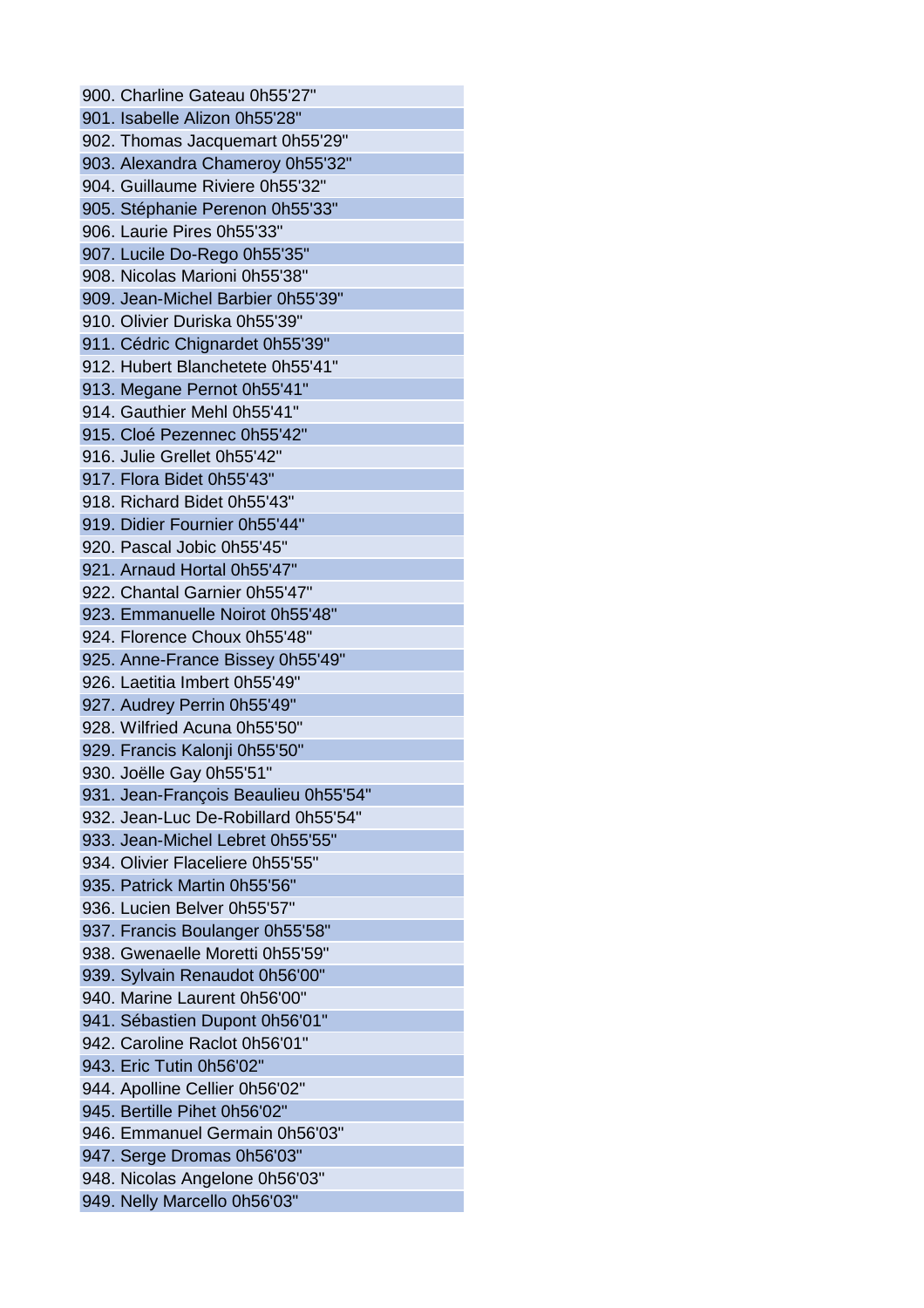950. Philippe Frossard 0h56'05" 951. Jérémy Bruchon 0h56'07" 952. Sylvie Tonot 0h56'07" 953. Jessica Vigot 0h56'07" 954. Arnaud Jouve 0h56'08" 955. Delphine Thiourt 0h56'08" 956. Jean Gauthier 0h56'08" 957. Jennifer Dubar 0h56'09" 958. Odile Jacquin 0h56'10" 959. Emeline Paul 0h56'10" 960. Laure Patrier 0h56'10" 961. Elodie Marolleau 0h56'11" 962. Georges Brenel 0h56'12" 963. Annick Tonnerre 0h56'14" 964. Laurent Murat 0h56'15" 965. Justine Bailly 0h56'15" 966. Maxime Vanhelle 0h56'16" 967. Gérard Danjean 0h56'16" 968. Guillaume Vial 0h56'17" 969. Didier Chirat 0h56'17" 970. Armand Derobert-Masure 0h56'18" 971. Matthieu Deruel 0h56'19" 972. Renaud Gas 0h56'19" 973. Agnès Gautheron 0h56'20" 974. Hamid Beldjilali 0h56'25" 975. Michel Prudhomme 0h56'25" 976. Philippe Michaud 0h56'26" 977. Norbert Mairet 0h56'27" 978. Bruno Thomas 0h56'27" 979. Bernard Guillemot 0h56'28" 980. Catherine Bonfils 0h56'30" 981. Alex Renaux 0h56'30" 982. Didier Morin 0h56'30" 983. David Galli 0h56'33" 984. Alexandre Ollivier 0h56'36" 985. Michael Lamy 0h56'37" 986. Thierry Fort 0h56'38" 987. Vincent Desvignes 0h56'40" 988. Nicolas Besse 0h56'41" 989. Emmanuelle Malarbet 0h56'44" 990. Cécile Ollivier 0h56'45" 991. Frédéric Braye 0h56'46" 992. Sylvie Ferreira 0h56'46" 993. Jacques Jouans 0h56'47" 994. Bernard Butin 0h56'47" 995. Victorien Chopin 0h56'47" 996. Julia Dusaucy 0h56'47" 997. Alexandre Charriau 0h56'48" 998. Jean-Bernard Cabrera 0h56'48" 999. Ludovic Olivier 0h56'50"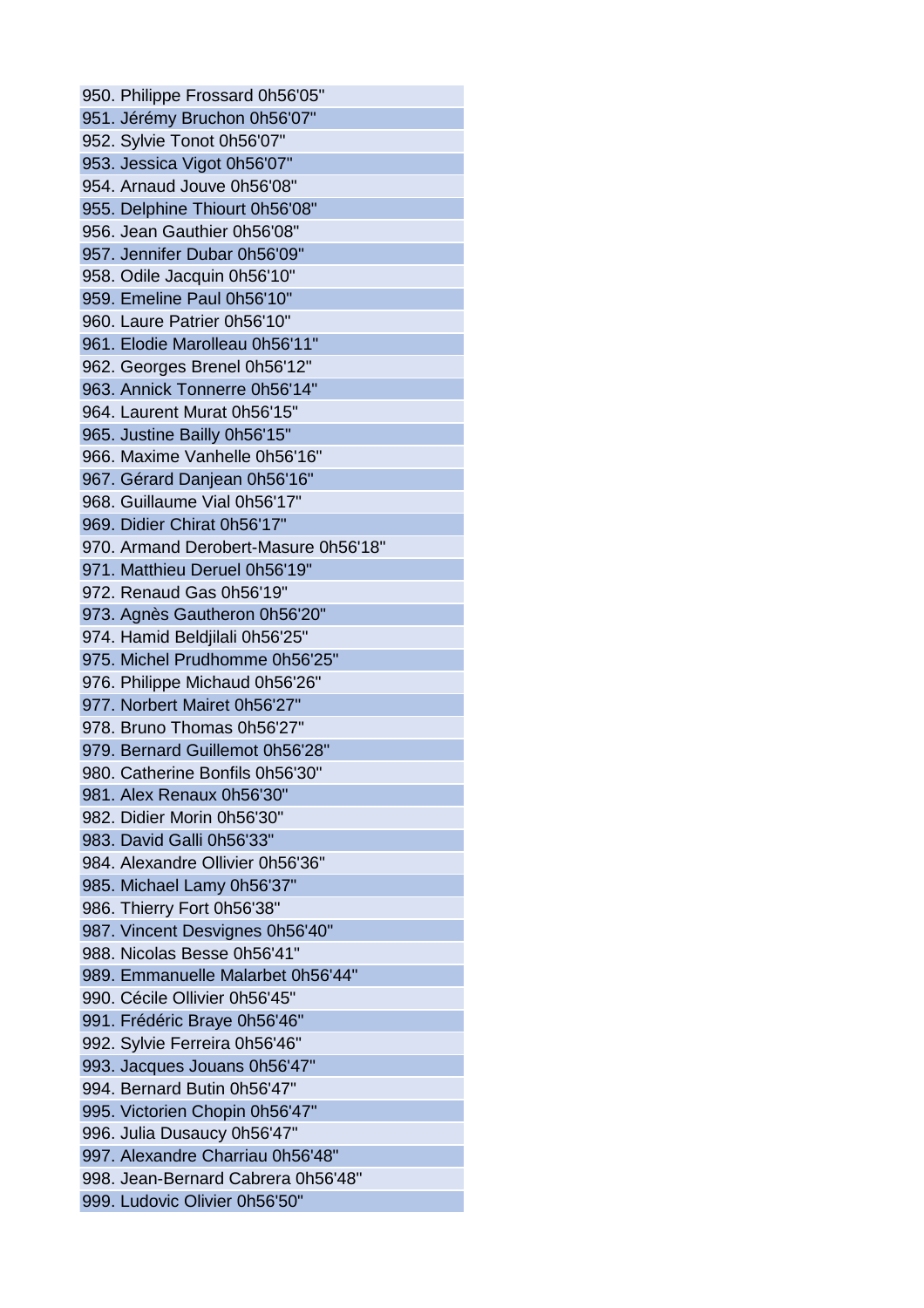1000. Philippe Conesa 0h56'50" 1001. Gérard Greffe 0h56'54" 1002. Antoine Gataleta 0h56'55" 1003. Alain Milot 0h56'55" 1004. Eric Neyraud 0h56'56" 1005. Pauline Mougeot 0h56'58" 1006. Guy Fontaine 0h56'59" 1007. Pierre Henriat 0h57'00" 1008. Evelyne Goncalves 0h57'00" 1009. Sonia Pinto 0h57'01" 1010. Cécile Horion 0h57'03" 1011. Thibault Groison 0h57'03" 1012. Nathalie Musard 0h57'03" 1013. David Boudin 0h57'04" 1014. Jannick Cornillat 0h57'05" 1015. Olivier Rimbault 0h57'06" 1016. Philippe Vernusse 0h57'08" 1017. Lucie Molet 0h57'08" 1018. Jean-François Naizot 0h57'08" 1019. Solène Girard 0h57'08" 1020. Amélie Arriotti 0h57'08" 1021. Jean-Pierre Molet 0h57'08" 1022. Sylvie Huard 0h57'09" 1023. Dominique Bertillon 0h57'10" 1024. Nathalie Martin 0h57'10" 1025. Annie Vauthier 0h57'10" 1026. Véronique Ruiz 0h57'10" 1027. Julie Nonque 0h57'12" 1028. Laurence Irain 0h57'19" 1029. Sophie Gomez 0h57'20" 1030. Adrien Rouget 0h57'20" 1031. Arnaud Niedree 0h57'20" 1032. Didier Klinger 0h57'23" 1033. Michel Gallois 0h57'28" 1034. Mélanie Cheritat 0h57'29" 1035. Robin Nicolas 0h57'29" 1036. Caroline Montenot 0h57'32" 1037. Christophe Girard 0h57'33" 1038. Sandra Chevigny 0h57'34" 1039. Renaud Michel 0h57'34" 1040. Patricia Garrot 0h57'34" 1041. Gilbert Boisselier 0h57'35" 1042. Stéphane Boglione 0h57'36" 1043. Mickael Perraut 0h57'37" 1044. Licham Benhida 0h57'40" 1045. Pascal Chassard 0h57'41" 1046. Adeline Bertholomey 0h57'41" 1047. Audrey Verchere 0h57'41" 1048. Milene Maronnat 0h57'42" 1049. Elise Alison 0h57'43"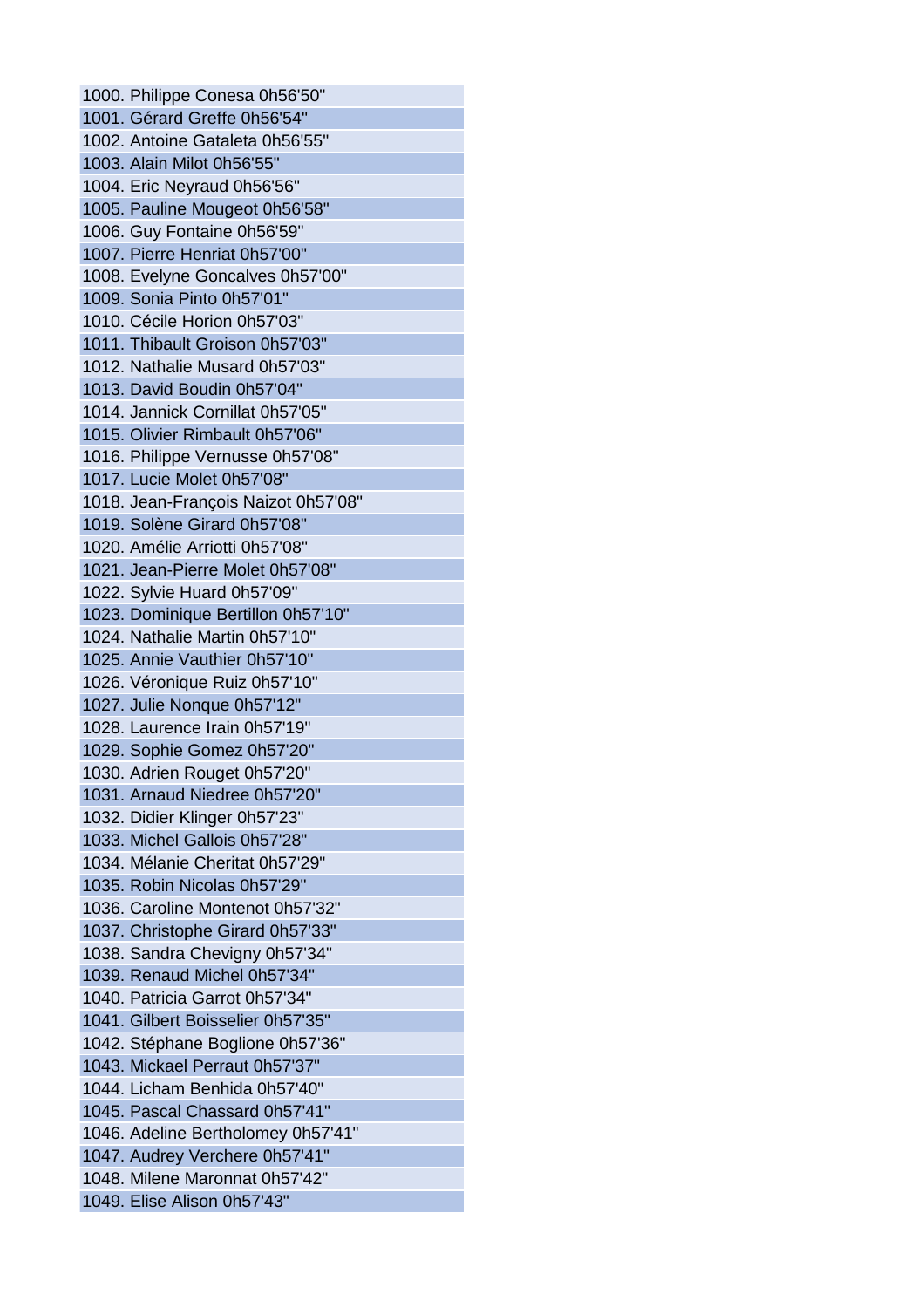1050. Jérémie Viteau 0h57'44" 1051. Marie-Thérèze Przybyla 0h57'46" 1052. Fadoua Michaud 0h57'48" 1053. Pascale Thedenat 0h57'49" 1054. Aurélie Pillon 0h57'50" 1055. Raphaël Pillon 0h57'50" 1056. Nathalie Mougenot 0h57'51" 1057. Sandrine Fromageot 0h57'51" 1058. Mathieu Freysz 0h57'51" 1059. Nadège Bourdoune 0h57'52" 1060. Séverine Denis 0h57'52" 1061. Sophie Heinrich 0h57'53" 1062. Damien Reitz 0h57'53" 1063. José Monteiro 0h57'53" 1064. Geoffroy Vaillant 0h57'54" 1065. Yannick Michea 0h57'55" 1066. Jean-Dominique Damond 0h57'55" 1067. Marine Pezennec 0h57'55" 1068. Karine Lacroix-Mathe 0h57'58" 1069. Laurent Couret 0h58'01" 1070. Agnès Berland 0h58'01" 1071. Inconnu 0h58'02" 1072. Laetitia Renault 0h58'03" 1073. Morgane Bardin 0h58'06" 1074. Evelyne Maronnat 0h58'10" 1075. Patrick Orsola 0h58'11" 1076. Véronique Hudzik 0h58'11" 1077. Sylvie Delabre 0h58'12" 1078. Aline Balzoni 0h58'13" 1079. Laurence Bertin 0h58'13" 1080. Cyprien Guillot 0h58'14" 1081. Laurent Bonzom 0h58'15" 1082. Christiane Salmain-Normand 0h58'17" 1083. Roland Carnet 0h58'18" 1084. Carmen Forquet 0h58'18" 1085. Philippe Bruneau 0h58'19" 1086. Lionel Bougaud 0h58'21" 1087. Frédéric Ochem 0h58'23" 1088. Camille Zoltner 0h58'25" 1089. Nicolas Jacquot 0h58'25" 1090. Nadège Fournier 0h58'27" 1091. Virginie Blondey 0h58'28" 1092. Agnès Contet 0h58'31" 1093. Patrick Cichocki 0h58'31" 1094. Mohamed Abdellaoui 0h58'32" 1095. Nicolas Lucien 0h58'32" 1096. Jean-Christophe Granday 0h58'35" 1097. Amandine Denis 0h58'35" 1098. Florence Faivret 0h58'37" 1099. Youssef Louizi 0h58'38"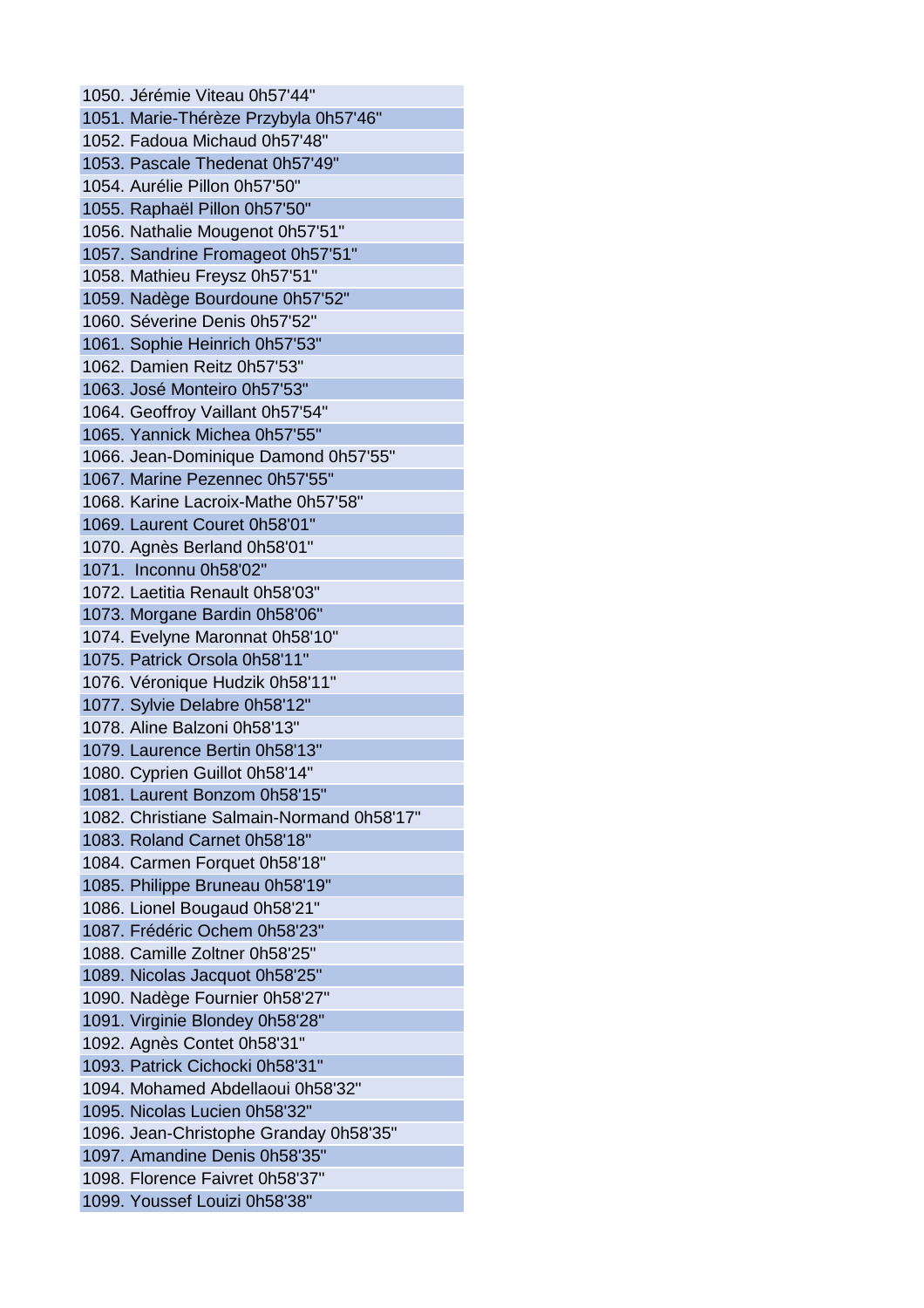1100. Christelle Meuriot 0h58'38" 1101. Didier Porcherot 0h58'38" 1102. Hassan Lougsami 0h58'39" 1103. Thierry Deham 0h58'42" 1104. Laurent Sirodot 0h58'43" 1105. Fabrice Cambon 0h58'44" 1106. Jean-Daniel Valy 0h58'44" 1107. Aline Antosik 0h58'44" 1108. Yannick Louhaut 0h58'45" 1109. Laurent Garnault 0h58'45" 1110. Bénédicte Macle 0h58'45" 1111. Fanny Darniau 0h58'46" 1112. Charles Feraud 0h58'46" 1113. Daniel Audebert 0h58'46" 1114. Elsa Foret 0h58'46" 1115. Laurianne Girerd 0h58'47" 1116. Jeanne-Clemence Andrey 0h58'48" 1117. Emilie Gili 0h58'50" 1118. Michael Coulon 0h58'58" 1119. Daniel Bordes 0h58'59" 1120. Bruno Pierron 0h58'59" 1121. Johan Adnet 0h59'00" 1122. Isabelle Dougados 0h59'04" 1123. Sonia Colin 0h59'04" 1124. Thierry Meunier 0h59'06" 1125. Bénédicte Marlot 0h59'08" 1126. Jérome Mori 0h59'11" 1127. Bernard Gasparotto 0h59'13" 1128. Pierre Laffilez 0h59'14" 1129. Liliane Gregoire 0h59'14" 1130. Mélanie Cure 0h59'15" 1131. Christophe Guion 0h59'16" 1132. Catherine Guindey 0h59'16" 1133. François De-La-Tour-D'auvergne 0h59'16" 1134. Sébastien Tripier 0h59'20" 1135. Denia Hazhaz 0h59'21" 1136. Clément Bierry 0h59'23" 1137. Florence Gauthier 0h59'24" 1138. Sylvie Lacroix 0h59'26" 1139. Mathilde Rod 0h59'27" 1140. Nathalie Duriska 0h59'27" 1141. Frédéric Van-Vaeck 0h59'28" 1142. Nadine Broin 0h59'28" 1143. Abdelkader Ahmed-Belkacem 0h59'28" 1144. Valérie Sauce 0h59'29" 1145. Anne Morat 0h59'31" 1146. Natacha Challet 0h59'36" 1147. Marline Panas 0h59'37" 1148. Jean-Simon Calloud 0h59'38"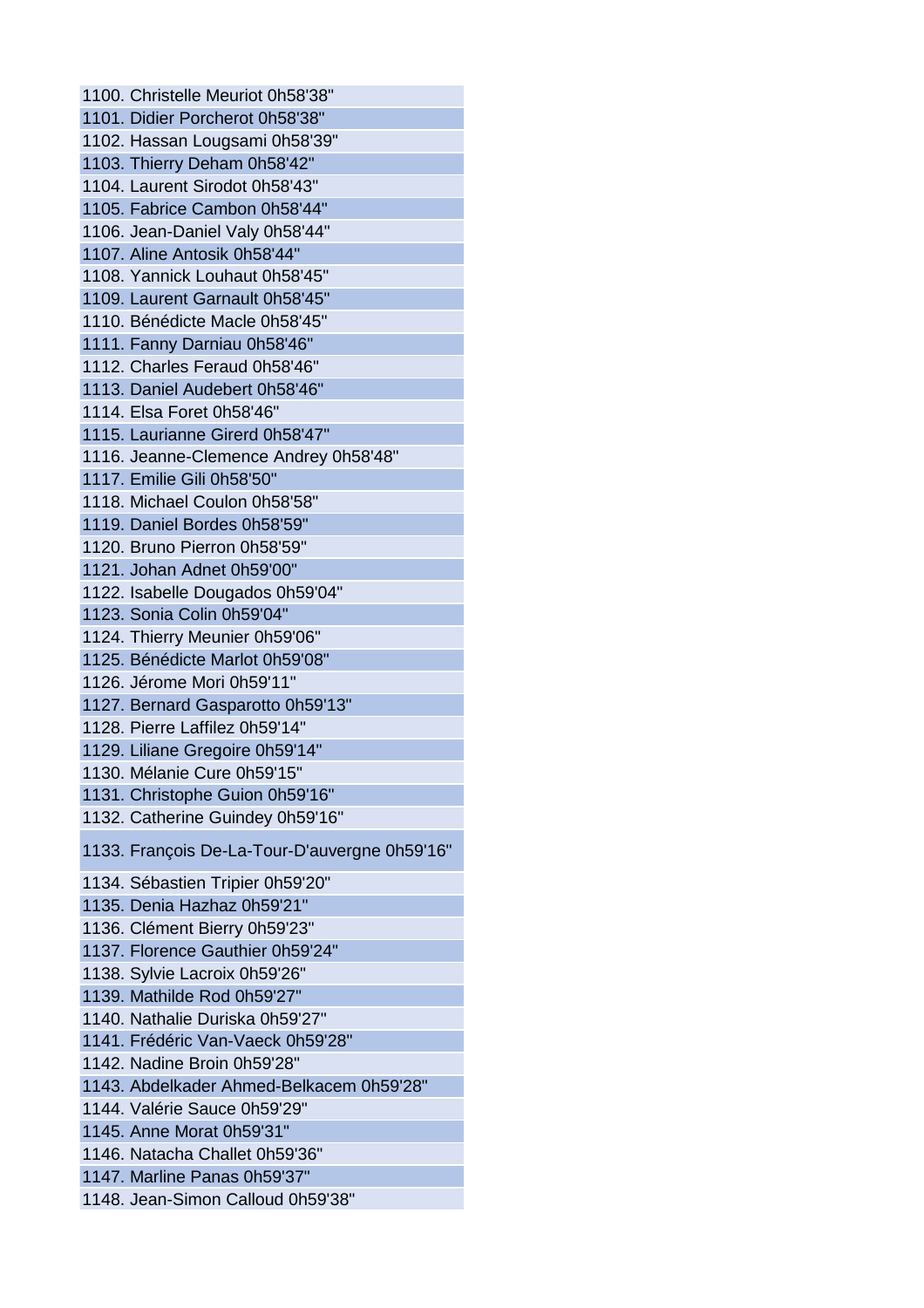1149. Laetitia Gravel 0h59'39" 1150. Damien Prin 0h59'40" 1151. Eric Deydier 0h59'41" 1152. Lionel Cavalier 0h59'46" 1153. Céline Bousquet 0h59'47" 1154. Sophie Moreau 0h59'49" 1155. Delphine Jacus 0h59'51" 1156. Maud Canet 0h59'53" 1157. Jérome Connan 0h59'57" 1158. Capucine Cahagne 0h59'57" 1159. Hervé Durand 0h59'59" 1160. Séverine Marteau 1h00'02" 1161. Ophelie Rabouh 1h00'03" 1162. Yann Ejupovic 1h00'03" 1163. Samuel Patris 1h00'04" 1164. Marinette Martin 1h00'05" 1165. Stéphanie Poirrotte 1h00'08" 1166. Jérome Mary 1h00'08" 1167. Lucie Maitre 1h00'10" 1168. Estelle Sibille 1h00'10" 1169. Johanna Schicklin 1h00'10" 1170. Murielle Guigon 1h00'13" 1171. Sébastien Dion 1h00'22" 1172. Mickael Frochot 1h00'22" 1173. Hélène Afonso-Jaco 1h00'24" 1174. Stéphanie Poillot 1h00'26" 1175. David Dutilleul 1h00'26" 1176. Julien Duffourg 1h00'28" 1177. Mohamed M'raim 1h00'28" 1178. Léa Stoll 1h00'30" 1179. Olivier Boccio 1h00'32" 1180. Anneliese Blusseau 1h00'32" 1181. Matthieu Blusseau 1h00'33" 1182. Sabine Gayot 1h00'35" 1183. Julien Vidal 1h00'37" 1184. Christelle Da-Costa 1h00'37" 1185. Christian Delarouzee 1h00'38" 1186. Isabelle Lajoie 1h00'45" 1187. Didier Marion 1h00'45" 1188. Christelle Kessler 1h00'45" 1189. Elodie Duthu 1h00'45" 1190. Dominique Geller 1h00'45" 1191. Christophe Lesou 1h00'50" 1192. François Pistre 1h00'50" 1193. Frédéric Chastang 1h00'56" 1194. Elisabeth Leblond 1h00'58" 1195. Bruno Dumont 1h00'59" 1196. Camille Dumont 1h00'59" 1197. Sylvie Bertholomey 1h00'59" 1198. Nicolas Dessauge 1h01'01"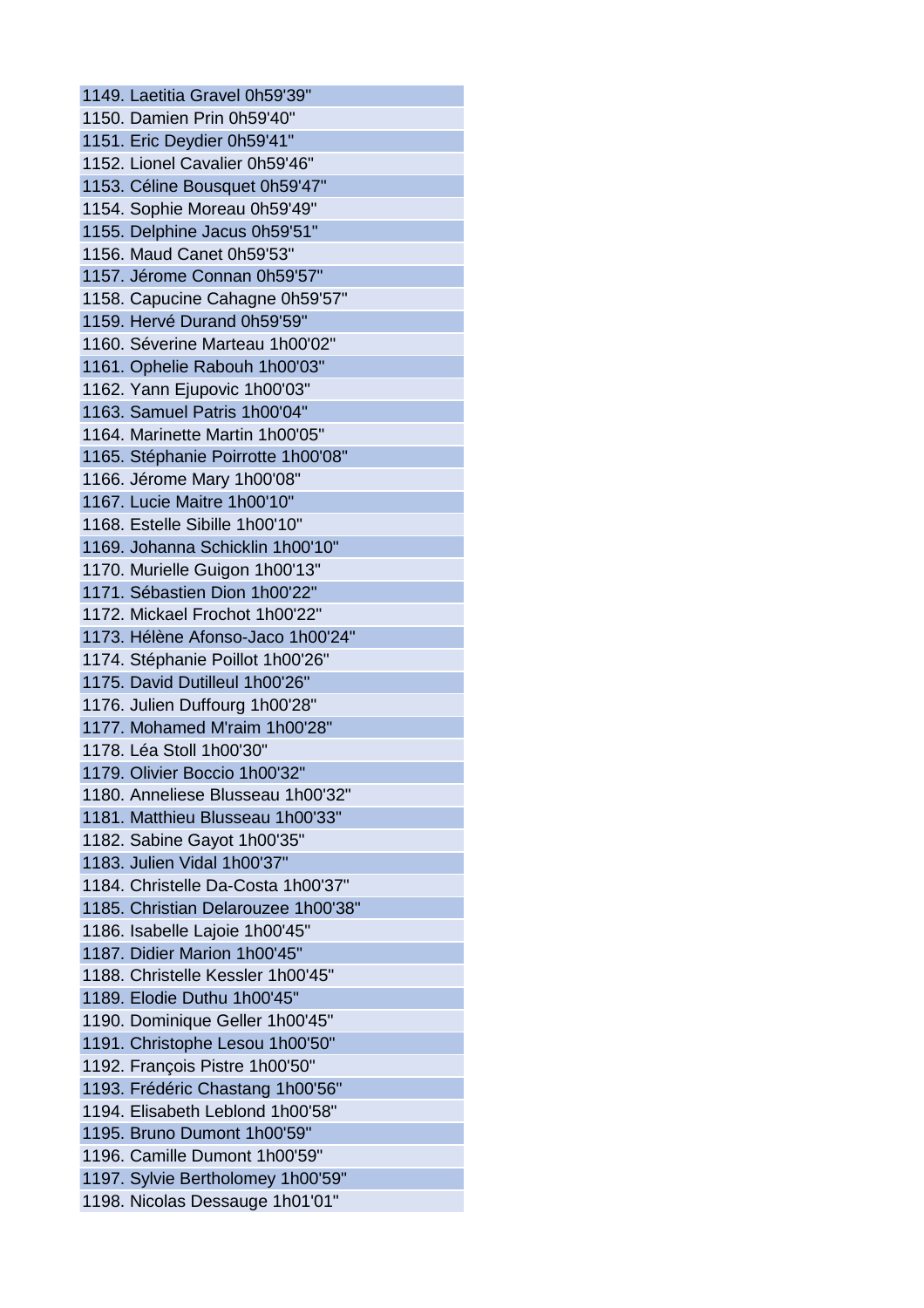1199. Isabelle Tribolet 1h01'01" 1200. Pauline Gatteaut 1h01'02" 1201. Magali Guillot 1h01'02" 1202. Sandrine Mazoyer 1h01'03" 1203. Newt Minard 1h01'05" 1204. Sonia Goustard 1h01'05" 1205. Laurence Goubinat 1h01'06" 1206. Isabelle Dos-Anjos 1h01'07" 1207. Corinne Lioret 1h01'08" 1208. Valérie Rossignol 1h01'10" 1209. Sylvie Deschamps 1h01'14" 1210. Michel Chambard 1h01'14" 1211. Véronique Marot 1h01'19" 1212. Hervé Guyon 1h01'21" 1213. Myriam Venot 1h01'22" 1214. Pascale Ferry-Monce 1h01'22" 1215. Cécile Pencole-Lehaut 1h01'26" 1216. Paulette Lapicque 1h01'27" 1217. Nicolas Alves-Da-Rocha 1h01'29" 1218. Christine Zaghini 1h01'29" 1219. Mikaël Bakin 1h01'33" 1220. Hélène Bourguignon 1h01'42" 1221. Prisca Poisot 1h01'42" 1222. Elsa Angelot 1h01'43" 1223. Cécile Krumeich 1h01'47" 1224. Fanny Renaud 1h01'49" 1225. Rémy Renaud 1h01'50" 1226. Laurent Couchoux 1h01'51" 1227. Hélène Dureux 1h01'51" 1228. Stéphanie Baudot 1h01'51" 1229. Noël Dumay 1h01'51" 1230. Rachel Billard 1h01'53" 1231. Noella Bonnet 1h01'53" 1232. Marina Defresne 1h01'56" 1233. Philippe Thirion 1h01'58" 1234. Marie Thirion 1h01'58" 1235. Catherine Paris 1h02'05" 1236. Laurence Bronner 1h02'05" 1237. Yves Mopty 1h02'05" 1238. Perrine Petit 1h02'09" 1239. Pascal Tatigny 1h02'10" 1240. Rosa Barbosa 1h02'11" 1241. Blandine Paille 1h02'11" 1242. Isabelle Poizot 1h02'11" 1243. Estelle Ferrant 1h02'12" 1244. Elise Egea 1h02'15" 1245. Eve Dufoulon 1h02'15" 1246. Bérengère Mariller-Gobber 1h02'21" 1247. Patrick Toussenel 1h02'24" 1248. Marine Mallard 1h02'24"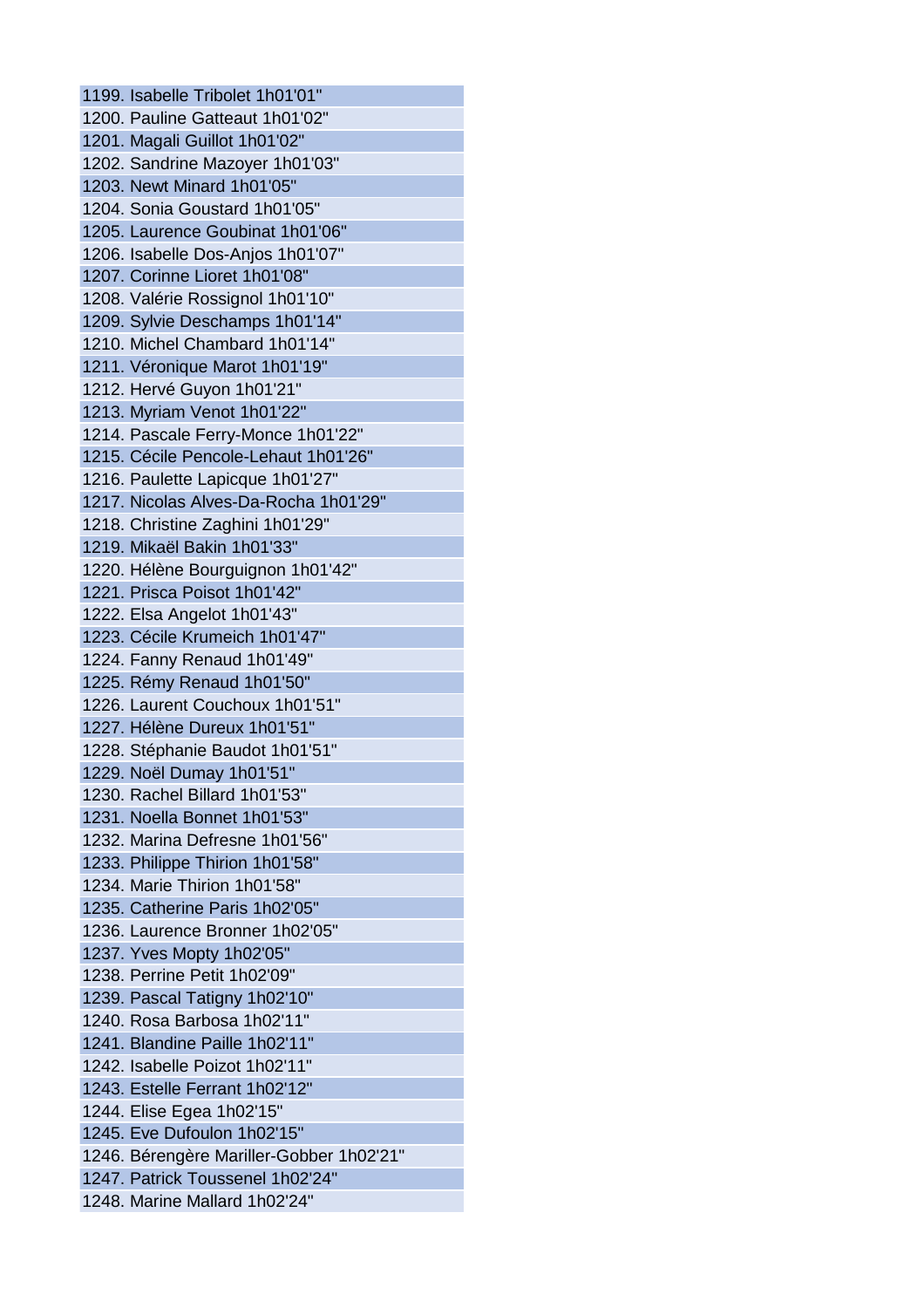1249. Clémence Louis 1h02'26" 1250. Jean-François Charton 1h02'27" 1251. Christophe Barcon 1h02'29" 1252. Caroline Santiquet 1h02'30" 1253. Camille Garcia 1h02'30" 1254. Gilbert Cazin 1h02'31" 1255. Pascal Desbois 1h02'38" 1256. Nathalie Gaumont 1h02'38" 1257. Didier Rollin 1h02'38" 1258. Elodie Vermeulen 1h02'42" 1259. Clément Jacquier 1h02'42" 1260. Renato Krizmanic 1h02'44" 1261. Valérie Quipourt 1h02'45" 1262. Anne-Marie Sa 1h02'45" 1263. Laurent Brodin 1h02'46" 1264. Pierre Jacoberger 1h02'48" 1265. Camille Drouhin 1h02'50" 1266. Gérard Lecoanet 1h02'51" 1267. Serge Griffon 1h02'52" 1268. Blandine Issartel 1h02'53" 1269. Géraldine Brulois 1h02'54" 1270. Muriel Boudier 1h02'54" 1271. Olivier Brie 1h02'56" 1272. Clara Brie 1h02'56" 1273. Magali Febrey 1h03'00" 1274. Sophie Hanesse-Vignon 1h03'04" 1275. Delphine Gaillagot 1h03'06" 1276. Michèle Cazin 1h03'09" 1277. Aurélie Chassua 1h03'12" 1278. François Garnier 1h03'15" 1279. Valérie Bricteux 1h03'16" 1280. Muriel Verney 1h03'16" 1281. Pierre Jakymiw 1h03'18" 1282. Anabel Sigros 1h03'20" 1283. Katia Fondecave 1h03'24" 1284. Thomas Montenot 1h03'25" 1285. Manon Soulier 1h03'26" 1286. Alexandre Rollin 1h03'28" 1287. Ludovic Cuirassier 1h03'28" 1288. Charlotte Pellet 1h03'31" 1289. Vincent Pigetvieux 1h03'31" 1290. Franck Brie 1h03'38" 1291. Daniel Francois 1h03'42" 1292. Valérie Furet 1h03'42" 1293. Nathalie Romang 1h03'43" 1294. Eva Dessartine 1h03'45" 1295. Tanguy Blochet 1h03'45" 1296. Agnès Maniere 1h03'50" 1297. Hélène Gaillard 1h03'50" 1298. Gilles Gaillard 1h03'50"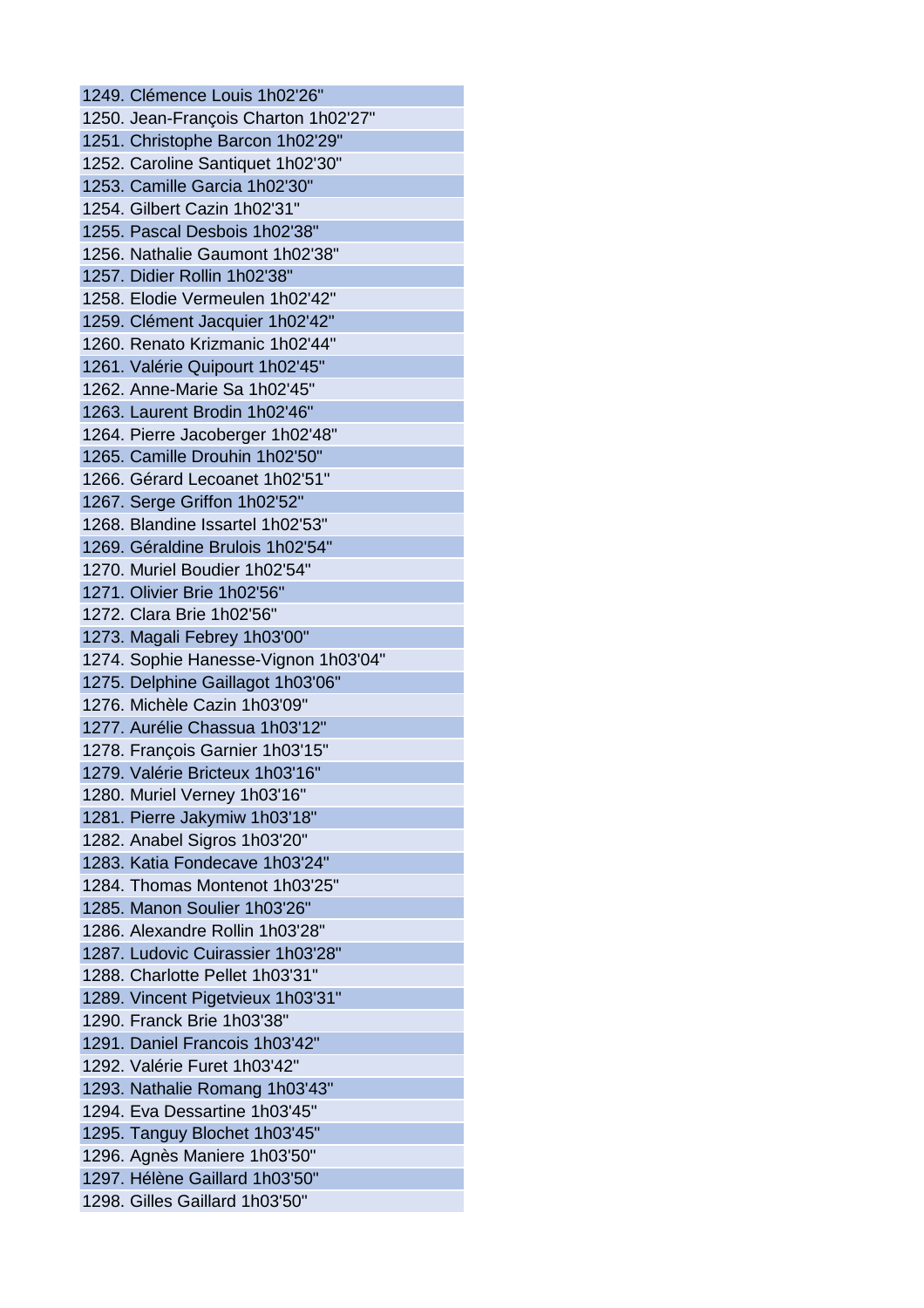1299. Brigitte Romang 1h03'53" 1300. Valérie Roussel 1h03'56" 1301. Jean-Luc Faveaux 1h03'56" 1302. Nadine Maitre 1h03'58" 1303. Alizee Couturier 1h03'59" 1304. Lionel Grandemange 1h04'02" 1305. Corinne Guillaume 1h04'02" 1306. Françoise Laurent 1h04'05" 1307. Jean-Jacques Badet 1h04'06" 1308. Hervé Vignon 1h04'07" 1309. Inconnu 1h04'08" 1310. Arnaud Porcheret 1h04'10" 1311. Jérome Lemaire 1h04'15" 1312. Juliette Berbin 1h04'15" 1313. Françoise Pinto-Mendes 1h04'16" 1314. Karine Giannini 1h04'16" 1315. Corinne Bayon 1h04'16" 1316. Jean-Luc Bayon 1h04'16" 1317. Laetitia Jung 1h04'16" 1318. Nathalie Regent 1h04'29" 1319. Jacques Rivollet 1h04'30" 1320. Michèle Rivollet 1h04'30" 1321. Pierre-Jean Chassagne 1h04'35" 1322. Catherine Anjoubault 1h04'35" 1323. Véronique Lesueur 1h04'46" 1324. Isabelle Variot 1h04'48" 1325. Marina Molins 1h04'48" 1326. Geneviève Cavalier 1h04'51" 1327. Laure Gutschmidt 1h04'52" 1328. Sylvie Brocard 1h04'55" 1329. Cécile Friez 1h04'56" 1330. Françoise Lebeaupin 1h04'56" 1331. Arame Lechenet 1h05'05" 1332. Elise Audoin 1h05'05" 1333. Alain Bregand 1h05'06" 1334. Alexandra Bezout 1h05'10" 1335. Stéphanie Binon 1h05'10" 1336. Fabrice Binon 1h05'10" 1337. Nathalie Raclot 1h05'14" 1338. Lydia Pellissard 1h05'18" 1339. Olivier Serri 1h05'18" 1340. Marie-Clara De-Aranjo 1h05'21" 1341. Justine Logerot 1h05'22" 1342. Margaux Gerbet 1h05'23" 1343. Séverine Schaaf 1h05'23" 1344. Brigitte Lipnicki 1h05'26" 1345. Sandrine Pinto 1h05'26" 1346. Jean-Marie Heliot 1h05'27" 1347. Alain Demolliens 1h05'29" 1348. Isabelle Beuriat 1h05'29"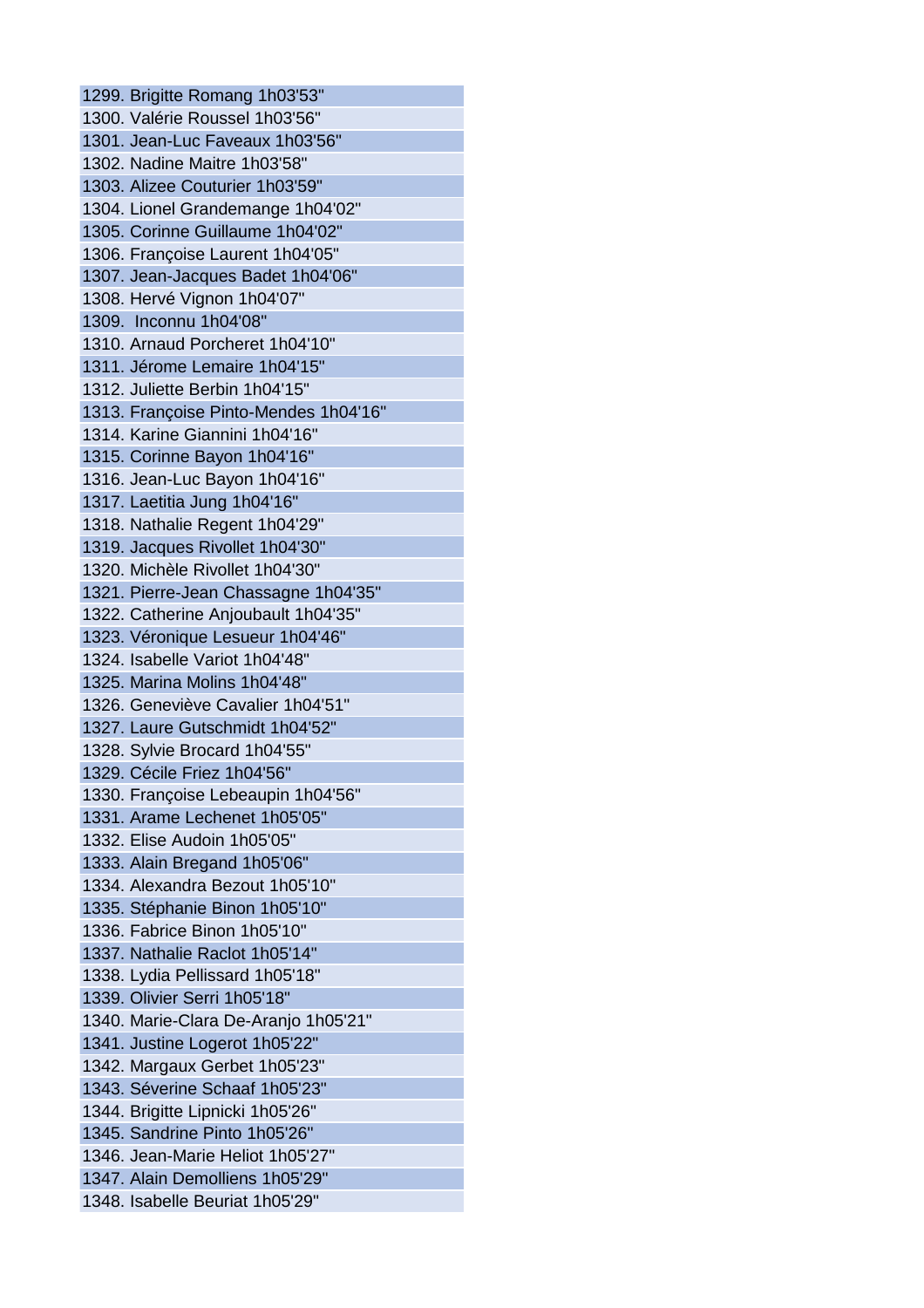1349. Lionel Lorincz 1h05'30" 1350. Emilie Barrot 1h05'30" 1351. Mélanie Tisserandot 1h05'30" 1352. Eve Begin 1h05'32" 1353. Jean-Louis Rabiet 1h05'34" 1354. Dominique Trivulce 1h05'42" 1355. Roland Trivulce 1h05'55" 1356. Mélanie Marmier 1h06'02" 1357. Alexandra Charlot 1h06'04" 1358. Toni Mendes 1h06'05" 1359. Jean-Luc Dackow 1h06'13" 1360. Catherine Lemoine 1h06'13" 1361. Christelle Guelaud 1h06'14" 1362. Cédric Athimon 1h06'27" 1363. Philippe Pinto 1h06'27" 1364. Pascal Echaroux 1h06'27" 1365. Francis Harbulot 1h06'28" 1366. Frédéric Arbeltier 1h06'29" 1367. Virginie Boucher 1h06'37" 1368. Emilie Beaulieu 1h06'38" 1369. Agathe Nicolas 1h06'41" 1370. Isabelle Cormier 1h06'43" 1371. Isabelle Collin 1h06'43" 1372. Abdounor Maslouhi 1h06'45" 1373. Muriel Terraz 1h06'45" 1374. Claude Fleisch 1h06'50" 1375. Jean-Claude Baudot 1h06'51" 1376. Claudia Cartigny 1h06'53" 1377. Letitia Barthelery 1h06'57" 1378. Inconnu 1h06'58" 1379. Mathilde Beurdeley 1h06'59" 1380. Pierre Roger 1h07'03" 1381. Sandrine Gottiniaux 1h07'03" 1382. Yves Course 1h07'04" 1383. Martial Guyet 1h07'04" 1384. Thierry Gle 1h07'07" 1385. Marie Vaubourg 1h07'08" 1386. Aline Vernique 1h07'13" 1387. Inconnu 1h07'13" 1388. Christelle Morin 1h07'14" 1389. Franck Chauffer 1h07'14" 1390. Isabelle Perrot 1h07'16" 1391. Nathalie Catineau 1h07'27" 1392. Laure Mouillefarine 1h07'42" 1393. Marion Chevallot 1h07'53" 1394. Philippe Bonolis 1h08'00" 1395. Angélique Maitrehenry 1h08'06" 1396. Jean-Michel Delcourt 1h08'11" 1397. Fadoua Tbatou 1h08'15" 1398. Serge Darmigny 1h08'19"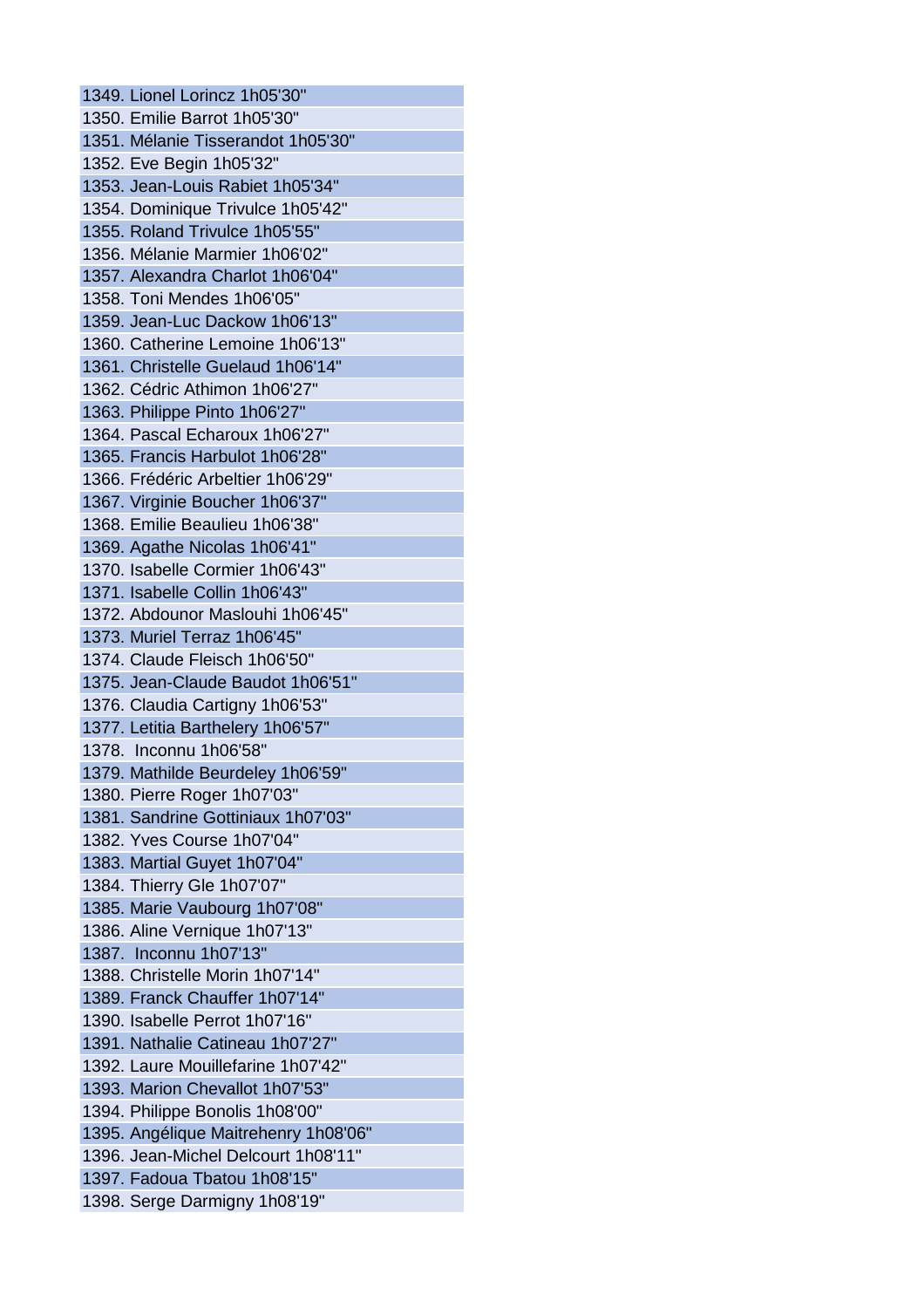1399. Valérie Louchin 1h08'19" 1400. Sandrine Bejot 1h08'20" 1401. Laurine Picquet 1h08'32" 1402. Fanny Schira 1h08'32" 1403. Miloud Beldjilali 1h08'40" 1404. Nicolas Parfait 1h08'53" 1405. Hélène Choubley 1h09'05" 1406. Brise Lahotte 1h09'17" 1407. Isabelle Collin 1h09'32" 1408. Pascale Dillenseger 1h09'32" 1409. Mickael Pinson 1h09'34" 1410. Audrey Pinson 1h09'34" 1411. David Kruba 1h09'46" 1412. Jessica Kruba 1h09'46" 1413. Ludovic Billard 1h09'50" 1414. Emma Beldjilali 1h10'04" 1415. Corinne Bernard 1h10'19" 1416. Lucie Doumerg 1h10'22" 1417. Alizee Guy 1h10'22" 1418. Bernard Lachot 1h10'50" 1419. Julie Foucher-Mary 1h10'52" 1420. Claire Mahdaoui-Krier 1h10'53" 1421. Olivier Bazzana 1h11'01" 1422. Sabine Feneau 1h11'02" 1423. Laetitia Robert 1h11'33" 1424. Nelly Boulere 1h11'56" 1425. Caroline Richard 1h11'57" 1426. Clara Adam 1h12'06" 1427. Marie Maitre 1h12'11" 1428. Céline Lefevre 1h12'39" 1429. Mélanie Calandre 1h12'50" 1430. Laure Calandre 1h12'50" 1431. Quentin Jaboulet 1h13'02" 1432. Patrick Amiotte 1h13'06" 1433. Arthur Girardet 1h13'24" 1434. Nathalie Guignier 1h14'00" 1435. Corinne Maitre 1h14'01" 1436. Alain Garrot 1h14'03" 1437. Cédric Lacroix 1h14'51" 1438. Stéphanie Jeoffroy 1h14'58" 1439. Fabrice Larget 1h15'27" 1440. Ella Mouillon 1h15'28" 1441. Julie Vanhelle 1h17'25" 1442. Camille Berthelemot 1h18'26" 1443. Agathe Popelier 1h18'43" 1444. Véronique Martin 1h19'27" 1445. Séverine Grandemange 1h19'28" 1446. Pauline Giuliani 1h20'50" 1447. Nathalie Boichot 1h22'43'' 1448. Julie Saviane 1h22'44''